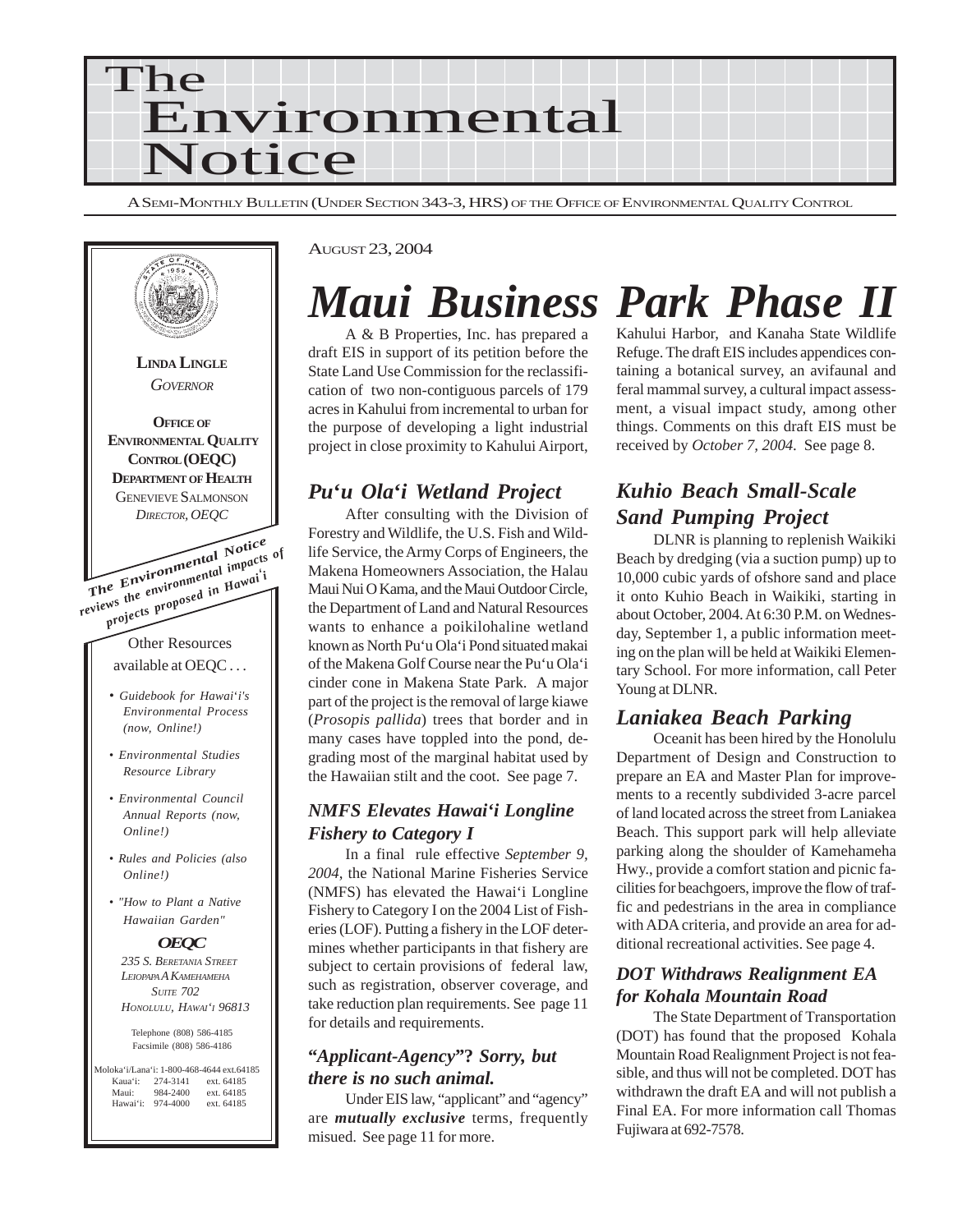# Table of Contents

#### AUGUST 23, 2004

## **O'ahu Notices**

| Moanalua Shopping Center Redevelopment, O'ahu, Hawai'i (NEPA    |  |
|-----------------------------------------------------------------|--|
|                                                                 |  |
|                                                                 |  |
| Wetland Restoration/Percolation Ditch Replacement Project (NEPA |  |
|                                                                 |  |
|                                                                 |  |

## **Maui Notices**

## **Moloka'i Notices**

| Anuenue (formerly Rainbow) Radio Facilities and Tower, Pu'u Nana |  |  |  |  |
|------------------------------------------------------------------|--|--|--|--|
|                                                                  |  |  |  |  |

## **Federal Notices**

| Hawai'i Longline Fishery Elevated to Category I in List of Fisheries |
|----------------------------------------------------------------------|
|                                                                      |
|                                                                      |
| Aquatic Nuisance Species Task Force Western Panel Meeting  10        |
|                                                                      |

## **Environmental Tips**

[Frequently Asked Questions \(FAQ\) on the Ninth Trigger ............. 11](#page-10-0) [Propagation of the Myth of the "Applicant-Agency" to Cease](#page-10-0) Immediately [.................................................................................. 11](#page-10-0)

## **Conservation District Notices**

## **Documents Available**

New Environmental Guidebooks Available On-line and in Print Form

## **Enforcement Notices**

| Formal Enforcement Actions and Settlements Completed by |
|---------------------------------------------------------|
|                                                         |
|                                                         |

## **Endangered Species Notices**

| Public Hearing on a Safe Harbor Agreement and Incidental Take |  |
|---------------------------------------------------------------|--|
| License with Chevron Hawaiian Refinery at Campbell Industrial |  |
|                                                               |  |

## **Shoreline Notices**

## **Pollution Control Permit Applications**

|--|

## **Coastal Zone News**

| Special Management Area (SMA) Minor Permits:                |
|-------------------------------------------------------------|
| Installation of Cement Culverts along Ka'a'awa Stream  18   |
| Special Management Area Documents (Chapter 25, Revised      |
| Ordinances of Honolulu):                                    |
| La Pietra/Hawaii School for Girls New Pump Room and Storage |
|                                                             |
|                                                             |

## **Land Use Commission**

Pu'unoa I, II, and III Subdivisions [......................................................](#page-18-0)19



*We provide access to our activities without regard to race, color, national origin (including language), age, sex, religion, or disability. Write or call OEQC or our departmental Affirmative Action Officer at Box 3378, Honolulu, HI 96801-3378 or at (808) 586- 4616 (voice/tty) within 180 days of a problem. OEQC intends to make the information in this bulletin accessible to everyone. Individuals that require this material in a different format (such as large type or braille), should contact our office for assistance.*

**The Environmental Notice Office of Environmental Quality Control Page 2**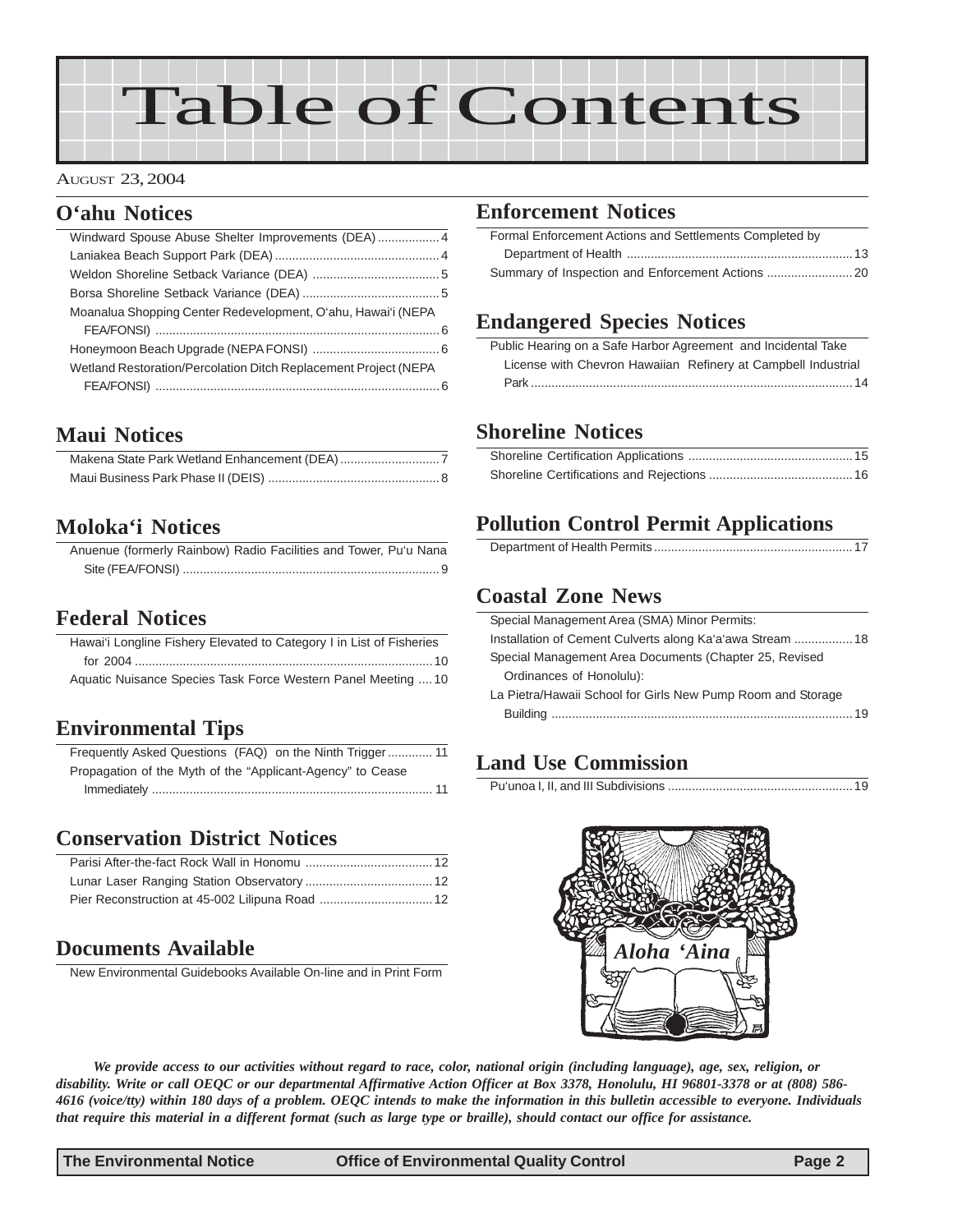

#### **Draft EA**

A project or action that may affect the environment cannot be implemented until an Environmental Assessment (EA) is prepared in accordance with Chapter 343, Hawai'i Revised Statutes (HRS). If the lead State or county agency (the *proposing agency* for agency actions, or the *approving agency* for applicant actions) anticipates that the project will have no significant environmental impact, then affected agencies, individuals, and organizations must be consulted and a Draft EA (DEA) is written and public notice is published in this periodic bulletin (see, section 343-3, HRS) known as the *Environmental Notice*. The public has 30 days to comment on the Draft EA from the date of the first notice.

#### **Final EA and FONSI**

After the lead agency reviews the public comments, if it determines that the project will have no significant effect on the environment, then it will prepare a Final EA (FEA) and issue a Finding of No Significant Impact (FONSI) formerly called a *Negative Declaration.* The Final EA must respond to all public comments. An Environmental Impact Statement will not be required and the project may now be implemented. The public has 30 days from the first notice of a FONSI in this periodic bulletin to ask a court to require the preparation of an EIS.

#### **Final EA and EISPN**

When a lead agency decides that a project may have a significant environmental impact, an Environmental Impact Statement (EIS) must be prepared prior to implementing the project. Like the DEA (see *above*), affected agencies, individuals and organizations must be consulted prior to preparation of the final EA (FEA) and issuance of a determination called an EIS preparation notice (EISPN). (The EA is called *final*, to distinguish it from the draft, above). After the FEA is written by the lead agency, and notice of the FEA and EISPN is published in the this periodic bulletin, any agency, group, or individual has 30 days from the first publication of the EISPN to request to become a consulted party and to make written comments regarding the environmental effects of the proposed action. The public (including an applicant) has 60 days from the first notice of an EISPN in this periodic bulletin to ask a court to not require the preparation of an EIS.

#### **Draft EIS**

After receiving the comments on the FEA and EISPN (see *above*), the lead agency or private applicant must prepare a Draft Environmental Impact Statement (DEIS) prior to project implementation. This document must completely disclose the likely impacts of a project. Direct, indirect and cumulative impacts must be discussed along with measures proposed to mitigate them.

The public has 45 days from the first publication date in this periodic bulletin to comment on a DEIS. The DEIS must respond to comments received during the FEA-EISPN comment period in a *point-by-point* manner.

#### **Final EIS**

After considering all public comments filed during the DEIS stage, the agency or applicant must prepare a Final EIS (FEIS). The FEIS must respond in a *point-by-point* manner to all comments from the draft stage. Requisite deeper analyses must be included in the FEIS. For applicant projects, the approving agency is authorized to accept the FEIS. For agency project the Governor or the county mayor is the accepting authority. Only after the EIS is accepted may the project be implemented.

#### **Acceptability**

If the FEIS is accepted, the law requires that notice of this be published in this periodic bulletin. The public has 60 days from the date of first notice of acceptance to ask a court to vacate the acceptance of an EIS. In the case of applicant actions, the law requires that an approving agency must make a determination on acceptance within thirty-days of receipt of the FEIS or the FEIS is deemed accepted. Also, for applicant actions, the law provides for an administrative appeal of a non-acceptance to the Environmental Council.

#### **NEPA**

The National Environmental Policy Act (NEPA) requires federal projects to prepare an EA or EIS. It many ways it is similar to Hawai'i's law. Some projects require both a state (or county) *and* federal EIS and the public comment procedure should be coordinated. Although not required by law, the OEQC publishes NEPA notices in this periodic bulletin to help keep the public informed of important federal actions.

#### **SMA Permits**

The Special Management Area (SMA) is along the coastlines of all our islands and development in this area is generally regulated by Chapter 205A, HRS and county ordinance. A special subset of the SMA that is regulated by Chapter 343, HRS is the Shoreline Setback Area. Most development in this area requires a Special Management Permit (SMP). This periodic bulletin posts notice of these SMP applications to encourage public input.

#### **Shoreline Certifications**

State law requires that Hawai'i shorelines be surveyed and certified when necessary to clearly establish the shoreline setback (an area contained between the certified shoreline and a prescribe distance inland (usually 40 feet) from the certified shoreline). The public may participate in the process to help assure accurate regulatory boundaries. Private land owners often petition to have their shoreline certified by the State surveyor prior to construction. This periodic bulletin publishes notice from the Department of Land and Natural Resources of both shoreline certification applicants and of final certifications or rejections.

#### **Environmental Council**

The Environmental Council is a fifteenmember citizen board appointed by the Governor to advise the State on environmental concerns. The council makes the rules that govern the Environmental Impact Statement process. The agendas of their regular meetings are published on the Internet at http://www.ehawaiigov.org/calendar and the public is invited to attend.

### **Exemption Lists**

Government agencies must keep a list describing the minor activities they regularly perform that are declared exempt from the environmental review process. These lists are reviewed and approved by the Environmental Council. This periodic bulletin will publish an agency's draft exemption list for public comment prior to Council decision making, as well as notice of the Council's decision on the list.

#### **Conservation District**

Any use of land in the State Conservation District requires a Conservation District Use Application (CDUA). These applications are reviewed and approved by the Board of Land and Natural Resources (BLNR). Members of the public may intervene in the permit process. Notice of these permit applications is published in this periodic bulletin.

#### **Endangered Species**

This periodic bulletin is required by Section 343-3(c), HRS, to publish notice of public comment periods or public hearings for habitat conservation plans (HCP), safe harbor agreements (SHA), or incidental take licenses (ITL) under the federal Endangered Species Act, as well as availability for public inspection of a proposed HCP or SHA, or a proposed ITL (as a part of an HCP or SHA).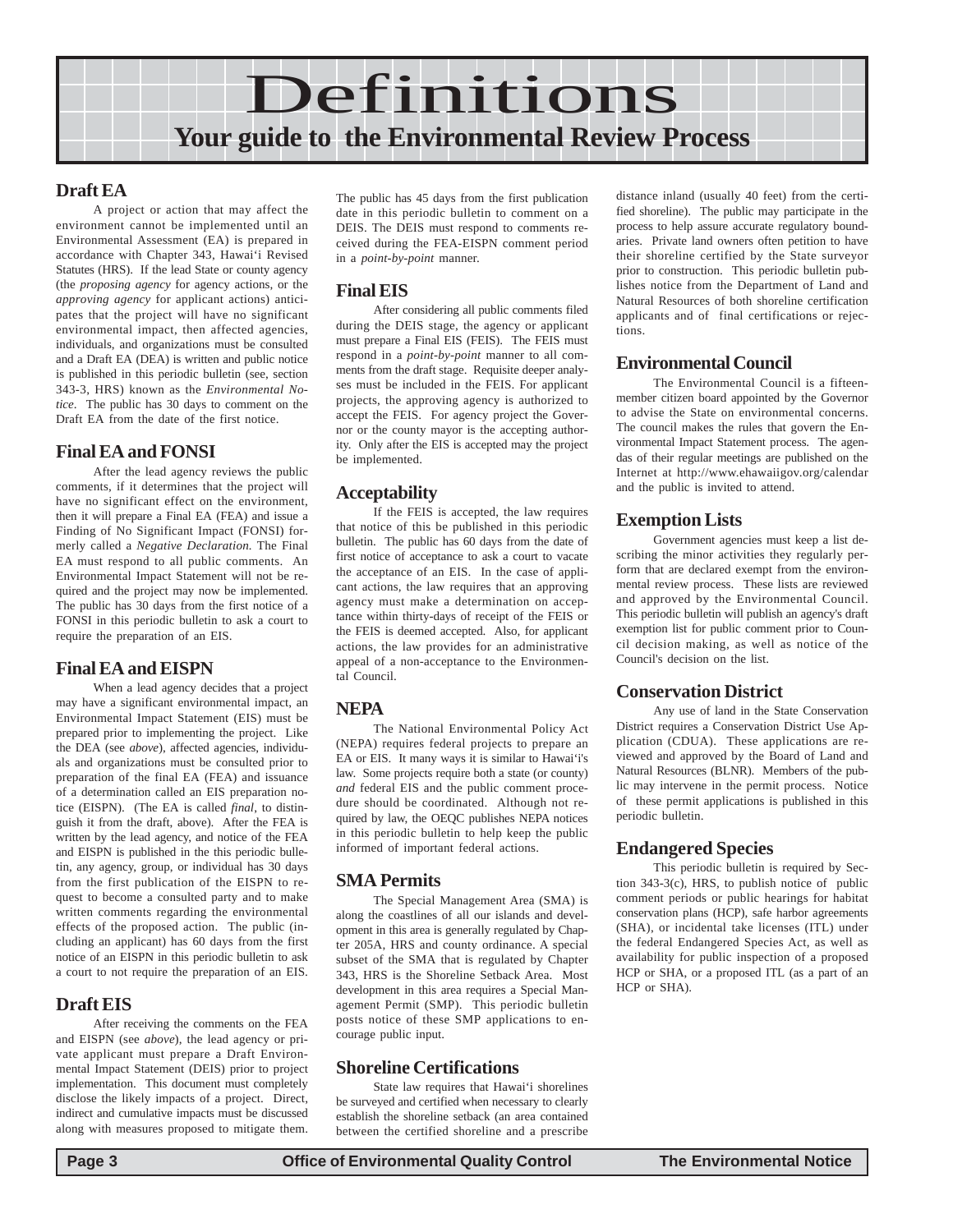## <span id="page-3-0"></span>**O'ahu Notices**

AUGUST 23, 2004

## **Windward Spouse Abuse Shelter Improvements (DEA)**

| District:             | Ko'olauloa                                   |  |
|-----------------------|----------------------------------------------|--|
| TMK:                  | Withheld for                                 |  |
|                       | Security                                     |  |
|                       | Reasons                                      |  |
| <b>Applicant:</b>     | Windward                                     |  |
|                       | Spouse                                       |  |
|                       | Abuse                                        |  |
|                       | Shelter, Inc.                                |  |
|                       | P.O. Box                                     |  |
|                       | 1955                                         |  |
|                       | Kailua, Hawai'i 96734                        |  |
|                       | Contact: Avis Jervis (528-1033)              |  |
| <b>Approving</b>      |                                              |  |
| Agency:               | Department of Community Services             |  |
|                       | City & County of Honolulu                    |  |
|                       | 715 South King Street, No. 311               |  |
|                       | Honolulu, Hawai'i 96813                      |  |
|                       | Contact: Paul Taniguchi (523-4495)           |  |
| <b>Consultant:</b>    | Environmental Communications Inc.            |  |
|                       | 1188 Bishop Street, No. 2210                 |  |
|                       | Honolulu, Hawai'i 96813                      |  |
|                       | Contact: Taeyong Kim (528-4661)              |  |
| <b>Public Comment</b> |                                              |  |
| <b>Deadline:</b>      | September 22, 2004                           |  |
| Status:               | DEA Notice pending public comment.           |  |
|                       | Address comments to the applicant with       |  |
|                       | copies to the approving agency, the consult- |  |
|                       | ant and OEQC.                                |  |
| <b>Permits</b>        |                                              |  |
| Required:             | <b>Building</b>                              |  |
|                       |                                              |  |

The Windward Spouse Abuse Shelter is a group living cility located in a residential district in the Windward O'ahu. The facility serves as a sanctuary and transitional facility for abused women and children. The site offers limited on-site parking behind a security fence. Up to three cars can be parked on the concrete paving that covers the majority of the project parcel. The uncovered parking area is accessed immediately off the secured driveway. Clients are often required to enter extremely hot vehicles or walk to the shelter's cars in the rain. Clients are often accompanied by infants, therefore a sheltering roof is highly desirable. To alleviate these conditions a temporary tent was erected to serve as a carport. The structure did not adequately serve the facility nor was it able to withstand long-term use therefore it was removed. The proposed improvements consist of a permanent

simple roof structure that will provide a degree of shade for the facilities automobiles and for the adjacent community room. The carport is consistent with the uses allowed by the zoning code for the property. The improvement will not adversely affect any of the functions of the facility but will greatly enhance the comfort of the residents as well as protect the facilities vehicles. The project will use Community Development Block Grant funds for the proposed improvements.

## **Laniakea Beach Support Park (DEA)**

| District:             | Waialua                                     |
|-----------------------|---------------------------------------------|
| TMK:                  | 6-1-005:014,                                |
|                       | 6-1-010:018,                                |
|                       | 6-1-009:005                                 |
| Proposing             |                                             |
| Agency:               | Department                                  |
|                       | of Design                                   |
|                       | and Con-                                    |
|                       | struction,                                  |
|                       | <b>Facilities</b>                           |
|                       | <b>Branch</b>                               |
|                       | City and County of Honolulu, 650 South      |
|                       | King Street, Honolulu, Hawai'i 96813        |
|                       | Contact: Don Griffin (527-6324)             |
| <b>Determination</b>  |                                             |
| Agency:               | Same as above.                              |
| <b>Consultant:</b>    | Oceanit Inc., 1001 Bishop Street Suite 2970 |
|                       | Honolulu, Hawai'i 96813, Contact: Jeff Merz |
|                       | $(531-3017)$                                |
| <b>Public Comment</b> |                                             |
| Deadline:             | September 22, 2004                          |
| Status:               | DEA Notice pending public comment.          |
|                       | Address comments to the proposing agency    |
|                       | with copies to the consultant and OEQC.     |
| <b>Permits</b>        |                                             |
| Required:             | NPDES, SMA                                  |
|                       |                                             |

Oceanit has been hired by the City and County of Honolulu Department of Design and Construction to prepare this Environmental Assessment and Master Plan for improvements to a recently subdivided 3-acre parcel of land located across the street from Laniakea Beach. This support park will help alleviate parking along the shoulder of Kamehameha Highway, provide a comfort station and picnic facilities for beachgoers, improve the flow of traffic and pedestrians in the area in compliance with ADA criteria, and provide an area for additional recreational activities.

The project proposes to create a comfort station with changing areas, an outdoor shower, a lifeguard station and storage area. Picnic tables will be installed to improve the overall use of the park facilities and increase diversity of park users. Permanent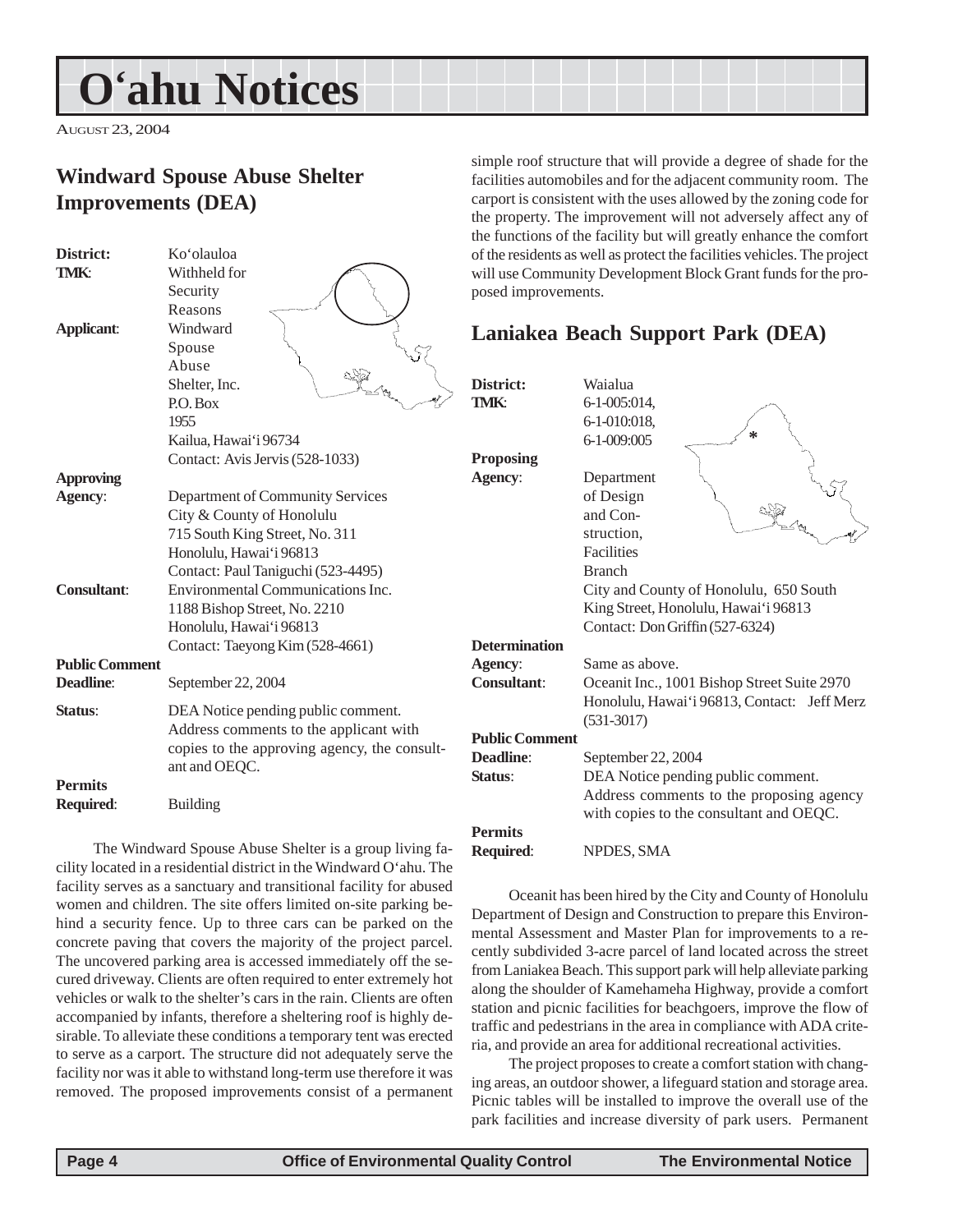<span id="page-4-0"></span>

AUGUST 23, 2004

landscaping will be native, non-invasive and xeriscape in design and placement. On-site parking shall consist of 46 to 69 stalls with an appropriate number of ADA-accessible stalls and a proposed "overflow" parking area consisting of grass pavers, ingress and egress separations, a left turn lane and a crosswalk.

## **Weldon Shoreline Setback Variance (DEA)**

| District:             | East                                                      |
|-----------------------|-----------------------------------------------------------|
|                       | Honolulu                                                  |
|                       |                                                           |
| TMK:                  | $3 - 5 - 6$ : 6                                           |
| Applicant:            | Edward J.,                                                |
|                       | Jr. and                                                   |
|                       | Kathryn                                                   |
|                       | Weldon                                                    |
|                       | Trust                                                     |
|                       | 4771 Kahala Avenue                                        |
|                       | Honolulu, Hawai'i 96816                                   |
| <b>Approving</b>      |                                                           |
| Agency:               | Department of Planning and Permitting, City               |
|                       | and County of Honolulu                                    |
|                       | 650 South King St., 7 <sup>th</sup> Floor                 |
|                       | Honolulu, Hawai'i 96813                                   |
|                       | Contact: Pamela Davis (523-4807)                          |
| <b>Consultant:</b>    | Analytical Planning Consultants, Inc.                     |
|                       | 928 Nu'uanu Avenue                                        |
|                       | Honolulu, Hawai'i 96817                                   |
|                       | Contact: Donald A. Clegg (536-5695)                       |
| <b>Public Comment</b> |                                                           |
| <b>Deadline:</b>      | September 22, 2004                                        |
| Status:               | DEA Notice pending public comment.                        |
|                       | Address comments to the applicant with                    |
|                       | copies to the approving agency, the                       |
|                       | consultant and OEQC.                                      |
| <b>Permits</b>        |                                                           |
| Required:             | Shoreline Variance, building                              |
|                       | The evaluant nuonesses the following weak within the $40$ |

The applicant proposes the following work within the 40 foot shoreline setback area of a 41,730-square foot residential lot fronting Kahala Beach: (1) Removal of a metal fence constructed along the makai (rear) property line under Minor Shoreline Structure (MSS) permit No. 2002/MSS-16 and Special Management Area (SMA) Minor permit No. 2002/SMA-52; (2) Construction of a 4.5-foot high stainless steel post and tension wire fence and gate along the makai property line, supported by 4 x 3-foot concrete/rock/rebar footings placed at 6 feet on center; and, (3) After-the fact approval for 93.6 tons of unauthorized sand fill. [**Note**: *The SMA Minor permit was required because there was no dwelling on the lot. A dwelling is currently under construc-* *tion.*] According to the applicant, the City clears the sand at the mouth of the drainage channel (adjoining the subject property along the kokohead side) about every 2 - 3 months, and places the sand along the makai edge of the site where the existing fence is. The applicant states that this raises the height of the beach, but also kills off "natural vegetation that is trying to establish itself". The applicant states that, earlier this year, fast-flowing water from the channel eroded the sand along the base of the fence, which made it unstable. The applicant then placed rocks along a portion of the base of the fence. This work was unauthorized. The proposed 4.5-foot high steel post and tension wire fence along the makai property line is supported by 4-foot high, 3-foot wide concrete/rock/rebar footings at 6 feet on center. The footings taper to a width of 1 foot at the top. A gate is also proposed. The applicant also requests after-the-fact approval for unauthorized fill (93.6 tons of sand) within the shoreline setback<sup>\*</sup>. The sand fill has been leveled, and lawn and other landscape materials have been planted over it. The applicant indicates that the fill was added in 2002, prior to construction of the existing fence.

## **Borsa Shoreline Setback Variance (DEA)**

| District:<br>TMK:     | Waialua<br>$6 - 7 - 14:28$                  |
|-----------------------|---------------------------------------------|
| <b>Applicant:</b>     | John A <sub>1</sub>                         |
|                       | Borsa,                                      |
|                       | 67-011<br>$\ast$                            |
|                       | Kaimanu                                     |
|                       | Place                                       |
|                       | Waialua,                                    |
|                       | Hawai'i 96791                               |
| <b>Approving</b>      |                                             |
| Agency:               | Department of                               |
|                       | Planning & Permitting                       |
|                       | City and County of Honolulu                 |
|                       | 650 South King Street, 7th Floor            |
|                       | Honolulu, Hawai'i 96813                     |
|                       | Contact: Ann Matsumura (523-4077)           |
| Consultant:           | Hawai'i Architects, Inc.                    |
|                       | 1025 Loho Street                            |
|                       | Kailua, Hawai'i 96734                       |
|                       | Contact: James Matichuk, AIA, PE (262-2475) |
| <b>Public Comment</b> |                                             |
| Deadline:             | September 22, 2004                          |
| Status:               | DEA Notice pending public comment.          |
|                       | Address comments to the applicant with      |
|                       | copies to the approving agency, the         |
|                       | consultant and OEQC.                        |
| <b>Permits</b>        |                                             |
| Required:             | Shoreline Setback Variance and Building     |
|                       |                                             |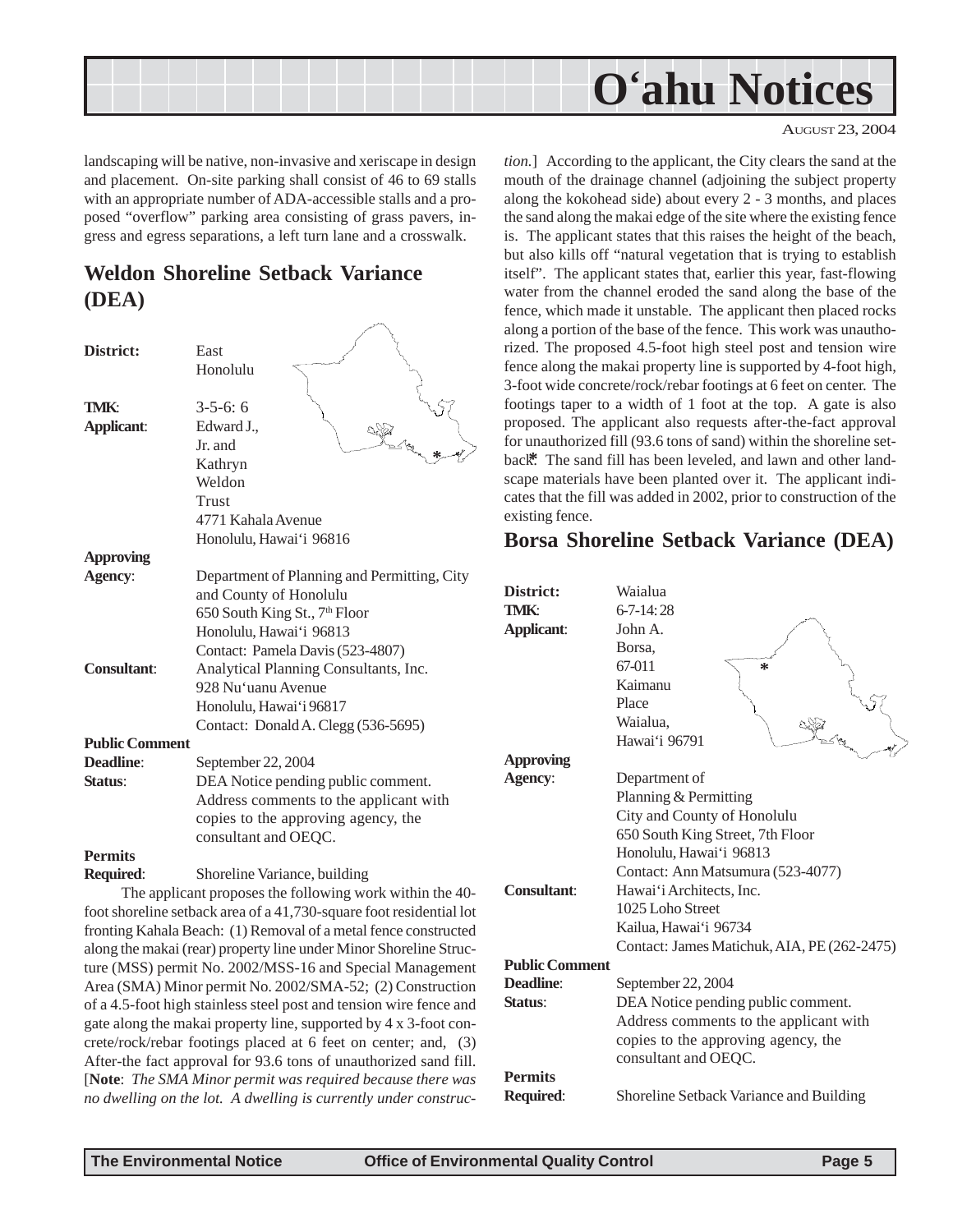## <span id="page-5-0"></span>**O'ahu Notices**

#### AUGUST 23, 2004

The 9,263 square-foot shoreline property is developed with a single-family dwelling and is zoned R-5 Residential District. The applicant is requesting to retain (allow) a wood pole fence relocated within one foot of the shoreline (as located on June 26, 2002, certified by the State Department of Land and Natural Resources on September 10, 2002) on the entire seaward boundary of the 68-foot wide property. The wood pole fence at its original location (20 feet mauka of the shoreline) was approved through Building Permit No. 294986 on November 29, 1990. The fence is constructed of individual wood poles approximately 12 to 14 inches in diameter and is buried 5 feet deep in the sand and varies from approximately 18 inches to 3 feet high above ground. The wood poles are fastened together with two, 1/4-inch stainless steel cables that run the entire length of the fence. A 5-foot wide gate provides access from the fenced area to the beach. The applicant also proposes to construct a below-grade swimming pool and associated 4'-6" high glass panel fence partially within the shoreline setback area. The proposed alterations lie within the 40-foot shoreline setback area and will require a Shoreline Setback Variance and building permit.

## **Moanalua Shopping Center Redevelopment, O'ahu, Hawai'i (NEPA FEA/FONSI)**

The Department of the Navy has prepared an Environmental Assessment (EA) and determined that an Environmental Impact Statement is not required for the redevelopment of the Moanalua Shopping Center, O'ahu, Hawai'i. Based on information gathered dur-



ing preparation of the EA, the Department of the Navy finds that the proposed redevelopment of the Moanalua Shopping Center, O'ahu, Hawai'i will not significantly impact human health or the environment.

The Proposed Action is to establish a Navy Community Support Center by redeveloping the MSC site. Under the Proposed Action, a private developer would redevelop the approximately 15-acre (6-hectare) MSC site as in-kind consideration for the fair market rent which would be due under a 40-year lease of the properties pursuant to 10 USC Section 2667. The Proposed Action would provide the Navy with up to  $55,000$  square feet (ft<sup>2</sup>)  $(5,110)$  square meters  $[m<sup>2</sup>]$ ) of Navy administrative space. The Proposed Action would also provide up to  $15,000$  ft<sup>2</sup> (1,394 m<sup>2</sup>) of new commercial retail space and up to  $15,000$  ft<sup>2</sup> (1,394 m<sup>2</sup>) of new Quick Service Restaurant space.

The Finding of No Significant Impact (FONSI) and EA addressing this Proposed Action may be obtained from: Naval Facilities Engineering Command, Pacific, 258 Makalapa Drive, Suite 100, Pearl Harbor, Hawaii 96860-3134 (Attention: Ms. Audrey Uyema Pak, ENV1831AUP), telephone (808) 472-1448. A limited number of copies of the EA are available to fill single copy requests.

## **Honeymoon Beach Upgrade (NEPA FONSI)**

The Air Force has prepared a Draft Finding of No Significant Impact (FONSI) based on the Supplemental Environmental Assessment (SEA) that was developed evaluating the potential impacts on the environment associated with the proposed project to upgrade



Honeymoon Beach Recreational Facility at Hickam AFB. Based on the finding of the SEA, implementation of the proposed action or alternative would pose no significant impact on human health or the natural environment. A Finding of No Significant Impact is warranted and an environmental impact statement is not required for this action. A copy of the Draft FONSI and SEA is available for review at the reference desks of the Aiea Public Library and the Hawaii State Library on Oahu. Only comments received by mail will be officially considered, and must be post marked no later than September 23, 2004. The Air Force is anticipating signing the FONSI on or about September 23, 2004. Individuals wishing further information or to submit comments should contact:

1Lt Julie Tucker, Chief Media Relations Public Affairs, 15<sup>th</sup> Airlift Wing 800 Scott Circle Hickam AFB, Hawaii 96853-5328

## **Wetland Restoration/Percolation Ditch Replacement Project (NEPA FEA/ FONSI)**

| District:                          | Ko'olaupoko                                                                    |
|------------------------------------|--------------------------------------------------------------------------------|
| <b>Proposing</b><br><b>Agency:</b> |                                                                                |
| <b>Determination</b>               | Marine Corps Base Hawai'i                                                      |
| <b>Agency:</b>                     | Commanding General, Marine Corps Base<br>Hawai'i, Box 63002, MCBH Kaneohe Bay, |
|                                    | Hawai'i 96863-3002. Contact: Dr. Diane                                         |
|                                    | Drigot, (808) 257-6920 extension 224                                           |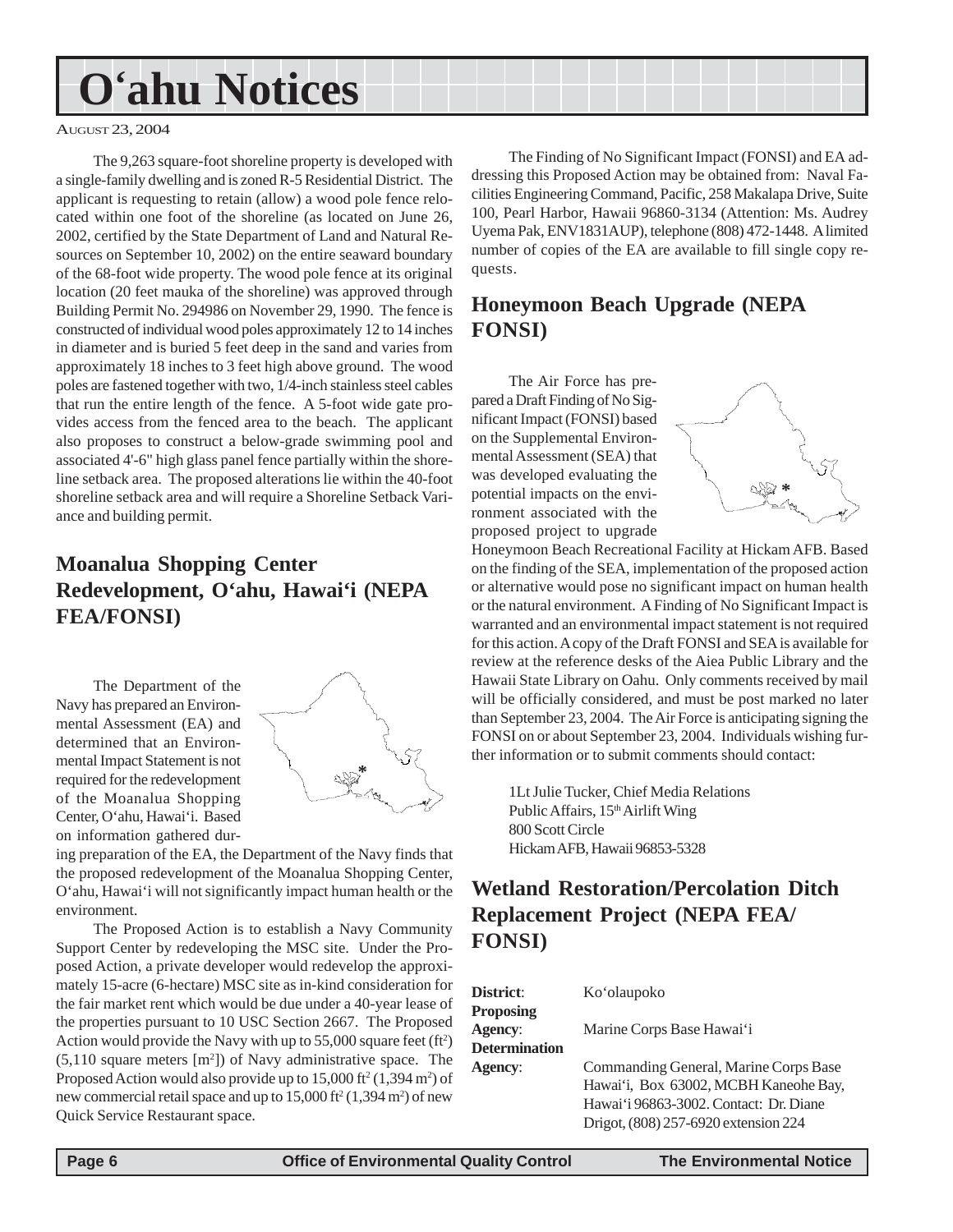

AUGUST 23, 2004

<span id="page-6-0"></span>Per the President's Council on Environmental Quality Regulations (40 CFR Parts 1500- 1508) implementing procedural provisions of the National Environmental Policy Act (NEPA), the U.S. Marine Corps (USMC) gives notice that an Environmental Assessment (EA) has been prepared and that an Environmental Impact Statement is not required for a proposed Wetland Restoration/Percolation Ditch Replacement



Project. The proposed project will relieve chronic flooding at a Combat Service Support Group (CSSG-3) vehicle maintenance compound by excavating an existing weed-choked drainage ditch and transforming it into a constructed wetland lined with native plants. The proposed action implements an activity in MCBH's Integrated Natural Resources Management Plan (INRMP) aimed to enhance wetlands, retain stormwater for beneficial groundwater recharge, and use native plants. Two alternatives were considered but rejected: **Alternative A.** A partly concrete-lined drainage spillway and channel would expedite release of floodwaters off-site, forgo environmental benefit of groundwater recharge, and require a stormwater discharge permit. Alternative B. No Action—would result in continued chronic flooding and environmentally degraded conditions.

Environmental consequences of the three alternatives are further discussed in the EA. U.S. Fish and Wildlife Service concurs with MCBH's determination of no likely adverse effects on endangered species. The State Historic Preservation Officer (SHPO) concurs with MCBH's "no adverse effect" determination with the condition of archaeological monitoring. A qualified archaeologist will monitor excavations following a plan

concurred in by SHPO. No discharge of dredged or fill material into wetland areas will occur. US Army Corps of Engineers (COE) concurs that this project is outside their jurisdiction. There will be no discharge of stormwater during construction. Based on information gathered during preparation of the EA, USMC finds that the Proposed Action will not significantly impact the environment or generate significant controversy.

The FONSI and EA addressing this proposed action are available at Kailua, Kaneohe, and University of Hawaii libraries; State Office of Environmental Quality Control or through Commanding Officer, Marine Corps Base Hawaii, Box 63062 , Kaneohe Bay, Hawai'i 96863-3062 (Attn: Dr. Diane Drigot, Senior Natural Resources Management Specialist, MCBH Environmental Department), telephone (808) 257-6920 extension 224.



## **Makena State Park Wetland Enhancement (DEA)**

| District:             | Makawao                                   |
|-----------------------|-------------------------------------------|
| <b>TMK:</b>           | 2-1-06:32, 34, 35, 74                     |
| <b>Proposing</b>      |                                           |
| Agency:               | Department of Land and Natural Resources, |
|                       | Division of State Parks, P.O. Box 621     |
|                       | Honolulu, Hawai'i 96809                   |
|                       | Contact: Martha Yent, (808) 587-0287      |
| <b>Determination</b>  |                                           |
| Agency:               | Same as above.                            |
| <b>Consultant:</b>    | <b>AECOS</b> Consultants                  |
|                       | 45-309 Akimala Place                      |
|                       | Kane'ohe, Hawai'i 96744                   |
|                       | Contact: Eric Guinther (808) 247-3426     |
| <b>Public Comment</b> |                                           |
| <b>Deadline:</b>      | September 7, 2004                         |
| Status:               | DEA Notice pending public comment.        |
|                       | Address comments to the proposing agency  |
|                       | with copies to the consultant and OEQC.   |
| <b>Permits</b>        |                                           |
| Required:             | SMA                                       |
| $-$                   |                                           |

This project involves removing living and dead trees presently obscuring a small wetland located mostly within Mäkena State Park (Maui) and partly on adjacent property owned by LD, LLC. Enhancement of this wetland is of



interest at this time because the Puu Ola'i North Wetland Management Association has a commitment from adjacent land owner LD, LLC to undertake the work on both its and State Parks' land. An overgrowth of kiawe (*Prosopis pallida*) trees, many of which, over the years, have toppled into the wetland, obscures significant parts of this habitat utilized by two endangered species: the Hawaiian Stilt or ae'o (*Himantopus mexicanus knudseni*) and the Hawaiian Coot or 'alae ke'oke'o (*Fulica alai*); and several other waterbird species and shorebirds. Significant improve-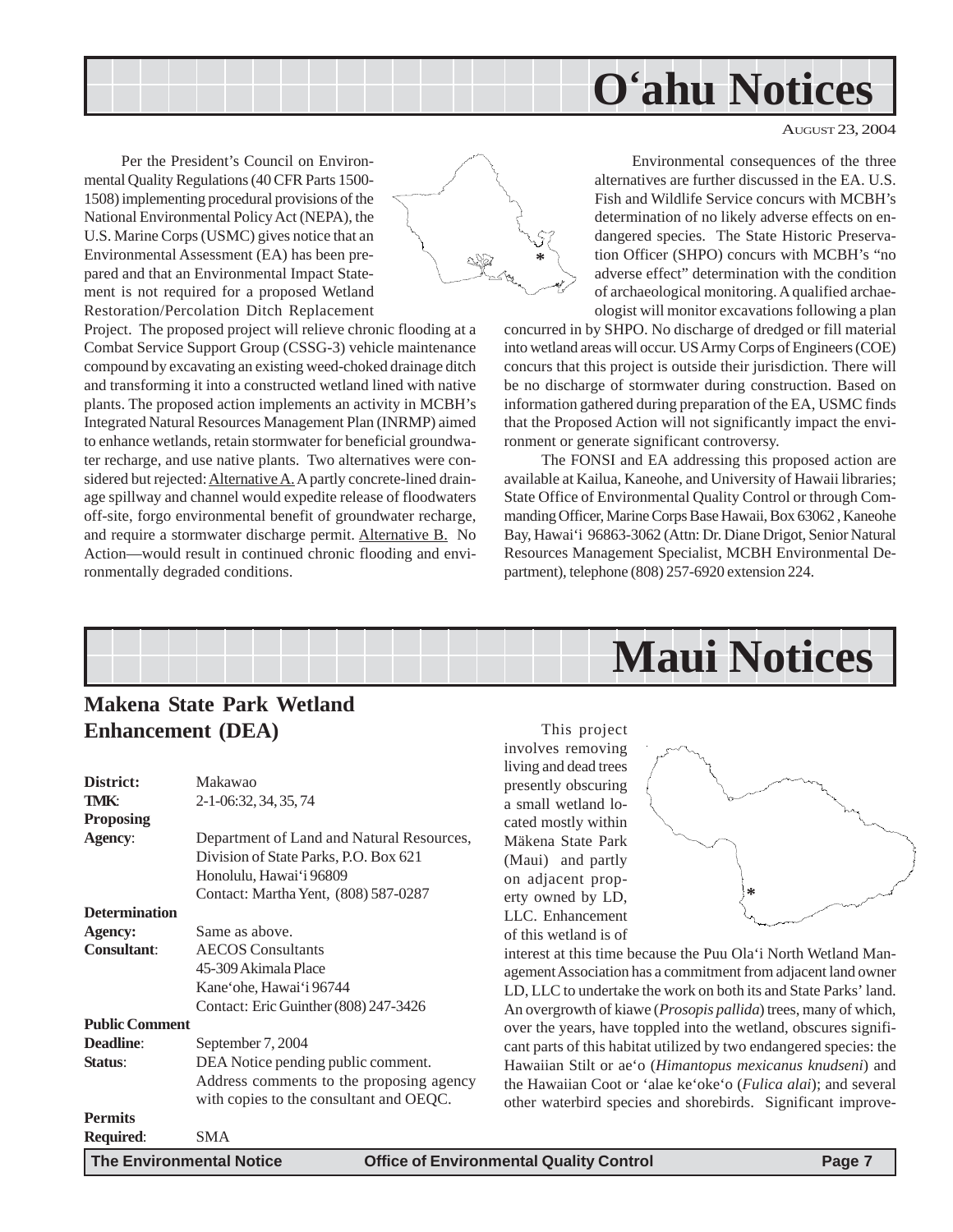## <span id="page-7-0"></span>**Maui Notices**

#### AUGUST 23, 2004

ment in the habitat could be realized by removing trees to allow the birds access to both the pond and marginal mudflats. Planting of low-growing native species adapted to the coastal environment and the poikilohaline (high and variable salt) pond is also proposed. The resulting enhanced wetland would become a valuable resource for endangered species management along the Kihei-Mäkena coast, would benefit adjacent property owners by creating a more visually pleasing setting, and would benefit the public interest by creating a viable wildlife refuge at the north end of the State Park. Proposed additional enhancements include a surrounding predator control fence, a public viewing platform, and interpretive signage within the State Park.

### **Maui Business Park Phase II (DEIS)**

| District:             | Wailuku                                     | Park Phase II may involve     |
|-----------------------|---------------------------------------------|-------------------------------|
| <b>TMK:</b>           | 3-8-01:2 (portion); 3-8-06:4 (portion); and | the preparation of an EIS is  |
|                       | $3 - 8 - 79:13$                             | tial requirements under Ch    |
| <b>Applicant:</b>     | A & B Properties, Inc.                      | Environmental impacts inc     |
|                       | 822 Bishop Street                           |                               |
|                       | Honolulu, Hawai'i 96813                     |                               |
| <b>Approving</b>      |                                             |                               |
| Agency:               | Land Use Commission, State of               |                               |
|                       | Hawai'i                                     | ∗                             |
|                       | P.O. Box 2359                               |                               |
|                       | Honolulu, Hawai'i 96804                     |                               |
|                       | Contact: Anthony Ching (587-                |                               |
|                       | 3822)                                       |                               |
| <b>Consultant:</b>    | PBR Hawai'i                                 |                               |
|                       | 1001 Bishop Street                          |                               |
|                       | ASB Tower, Suite 650                        |                               |
|                       | Honolulu, Hawai'i 96813                     | Kahului Community Plan;       |
|                       | Contact: Tom Schnell (521-5631)             | dustrial space; 3) the wag    |
| <b>Public Comment</b> |                                             | nomic impacts generated; a    |
| <b>Deadline:</b>      | October 7, 2004                             | use of the land in relation t |
| Status:               | DEIS Notice pending public comment.         | limits other uses. A prelin   |
|                       | Address comments to the applicant with      | impacts and proposed miti     |
|                       | copies to the approving agency, the         | draft EIS. Technical studi    |
|                       | consultant and OEQC.                        | physical conditions of the I  |
| <b>Permits</b>        |                                             | the potential impacts of do   |
| Required:             | Land Use District Boundary Amendment,       | surrounding area have bee     |
|                       | SMA, NPDES, Grading, Building, Zoning       | draft EIS.                    |
|                       | Change                                      |                               |
|                       |                                             |                               |

Maui Business Park Phase II – a continuation of A&B Properties, Inc.'s existing Maui Business Park Phase I in Kahului – will provide light industrial space in Maui's central commercial and business district in close proximity to the Kahului Airport and Kahului Harbor. The Maui Business Park Phase II site is comprised of two noncontiguous properties totaling approximately 179 acres and designated "Light Industrial" on the *Wailuku-Kahului Community Plan*. A market study prepared for the project forecasts a shortfall of light industrial space on Maui within one to two years, and over the next two decades, there will be demand for approximately 290 acres of new light industrial areas in Central Maui. A portion of the site requires approval by the State Land Use Commission (LUC) for reclassification from the Incremental to the Urban district. A Change in Zoning will also be required from the County of Maui. As the Maui Business the use of State and/or County lands, s being undertaken to address potenapter 343, Hawaii Revised Statutes. lude changes to the land use charac-

> ter of the region, the change in visual appearance of the site from sugar cane fields to urban uses, impacts from traffic, increases in solid waste generated, increases in electrical power consumed, and short-term impacts to air quality and noise levels due to construction. Maui Business Park Phase II, however, should proceed because of the substantial positive impacts, including 1) conformance with the *Wailuku-*

2) the provision of needed light ines, taxes, and overall positive econd 4) the productive and appropriate to the nearby Kahului Airport, which hinary description of the anticipated gation measures are provided in the es to assess the existing natural and Maui Business Park Phase II site and evelopment of the property and the en prepared and are included in the

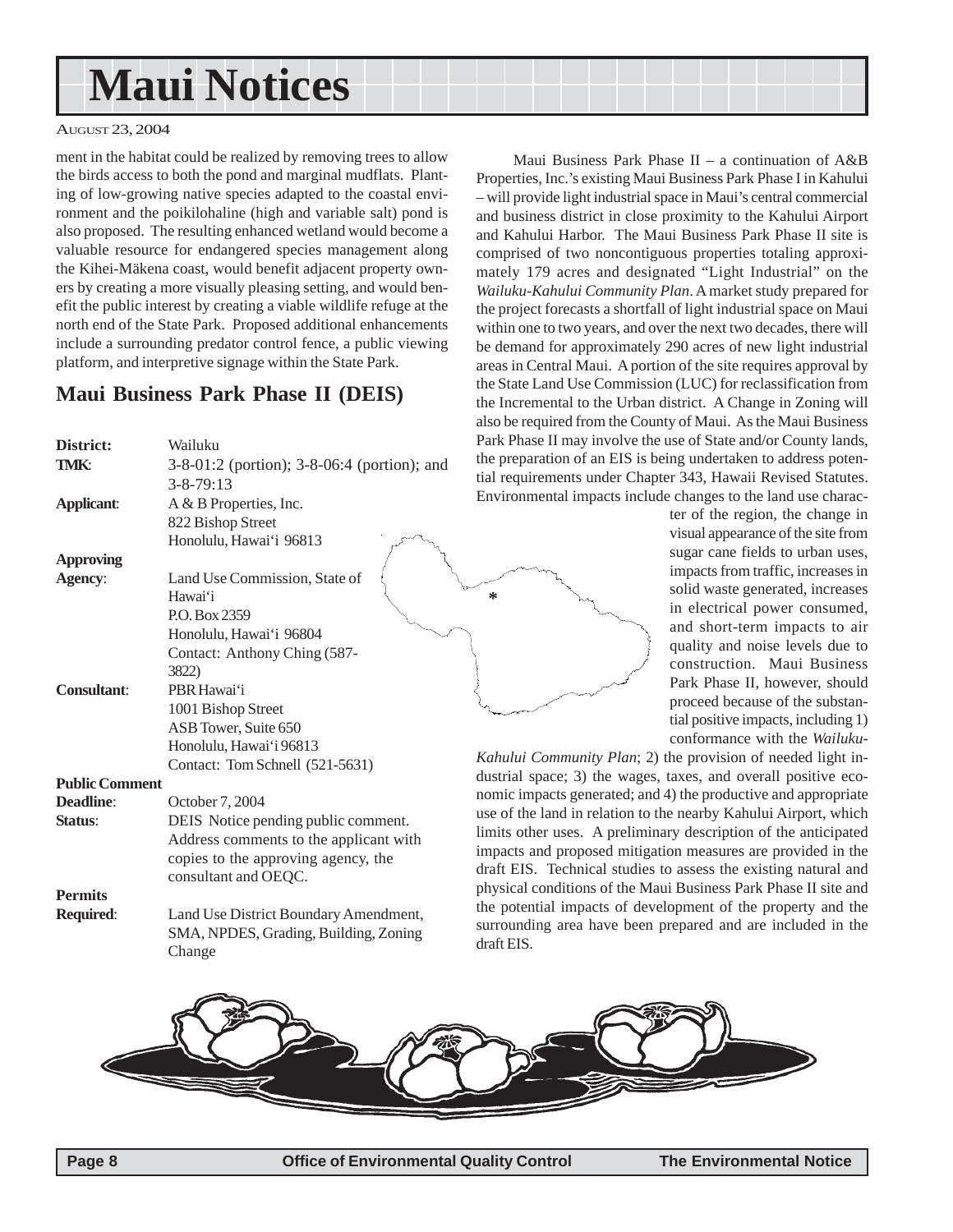## **Moloka'i Notices**

## <span id="page-8-0"></span>**Anuenue (formerly Rainbow) Radio Facilities and Tower, Pu'u Nana Site (FEA/FONSI)**

| District:            | Moloka'i                                 |
|----------------------|------------------------------------------|
| TMK:                 | $5 - 1 - 002$ ; 004                      |
| Proposing            |                                          |
| Agency:              | Department of Accounting and General     |
|                      | <b>Services</b>                          |
|                      | 1151 Punchbowl Street                    |
|                      | Honolulu, Hawai'i 96813                  |
|                      | Contact: Allen Yamanoha (586-0488)       |
| <b>Determination</b> |                                          |
| Agency:              | Same as above.                           |
| <b>Consultant:</b>   | Wilson Okamoto Corporation               |
|                      | 1907 South Beretania Street, Suite 400   |
|                      | Honolulu, Hawai'i 96826                  |
|                      | Contact: John Sakaguchi (946-2277)       |
| Status:              | FONSI Issued by Department of Accounting |
|                      | and General Services                     |
| Permits              |                                          |

**Required**: Building, Grading, Special Use The State of Hawai'i Department of Account-

ing and General Services (DAGS) through its Information and Communication Service Division (ICSD) carries out the responsibilities for statewide telecommunications for the Executive Branch of the Hawai'i State Government. The ICSD owns and

operates microwave radios, antenna systems, towers, buildings, and related facilities and infrastructure throughout the islands. DAGS ICSD will own the proposed Anuenue (formerly Rainbow) Radio Facilities and Tower at the Pu'u Nana project site. The new facilities and tower will support the rebuilding and modernization of a shared State and Federal microwave system owned by the **\*** ICSD. In addition to the ICSD, the Pu'u Nana facilities will support the State of Hawai'i Civil Defense Division and Department of Health Emergency Medical Services Systems Branch. The facilities will also be used to support the public safety radio system and the backbone microwave of the County of Maui Police Department as well as the radio systems of the U.S. Coast Guard.

The Pu'u Nana project site is located in the Kaluako'i District of Moloka'i about 11 miles west of Kaunakakai and 5 miles west of the Moloka'i Airport within lands owned by Moloka'i Ranch, Tax Map Key: 5-1-002:004. The project site is located AUGUST 23, 2004

about 1/2 mile south of Maunaloa Road, State Route 460, and will occupy an area of about 8,300 square feet on the southwestern slope of Pu'u Nana within an area which has been used for cattle grazing. The project site is located near the existing communication facilities owned by the Maui Electric Co. Access to the project site will be via an existing unimproved road that serves the other developed facilities at Pu'u Nana which include Verizon Hawai'i, Verizon Wireless, and the cable television company. Theproject site will be used under an easement or lease agreement between Moloka'i Properties Limited, the landowner, and the State of Hawai'i. The project site is designated Agricultural on the County of Maui Moloka'i Community Plan. The County of Maui zoning designation is Agricultural. The State Land Use Commission designates the Pu'u Nana project site in the Agricultural District. The project site is not located within the County of Maui Special Management Area. The new unmanned telecommunications facility would be built on approximately 0.5 acres, and would include the installation of ground radials, and commercial power connection. The facility will consist of an equipment building with approximately 785 square feet of interior space, a 110-foot tall four-leg self-supporting tower sized to carry multiple large microwave solid and grid dish antennas, a double-wall exterior

fuel tank, and interior items to support the radio equipment such as an emergency generator, station rectifiers and charger system, electrical power transfer and control system, and air conditioning. The entire facility will be designed and constructed to remain op-

erational at wind speeds of up to 110 miles per hour (mph). The 785-square foot building and the 110-foot tower will be designed and constructed to survive wind speeds of up to 155 mph. At least 13 antennas (9 dish and grid, 2 whip, and 2 parareflector) will be attached to the tower to meet the known requirements of the public agency users. Electrical power will be supplied via connection to the commercial power line that services the existing nearby facilities. No State or County of Maui employees will be assigned to the facility on a daily basis. Since the project site has not been previously cleared, construction activities would primarily be related to construction of the fenced-in-compound, the building, and the tower. These activities will create dust and noise while work occurs on the project site. Once operational, the only activity would be visits by government employees and contract service personnel to perform periodic monitoring and maintenance functions.



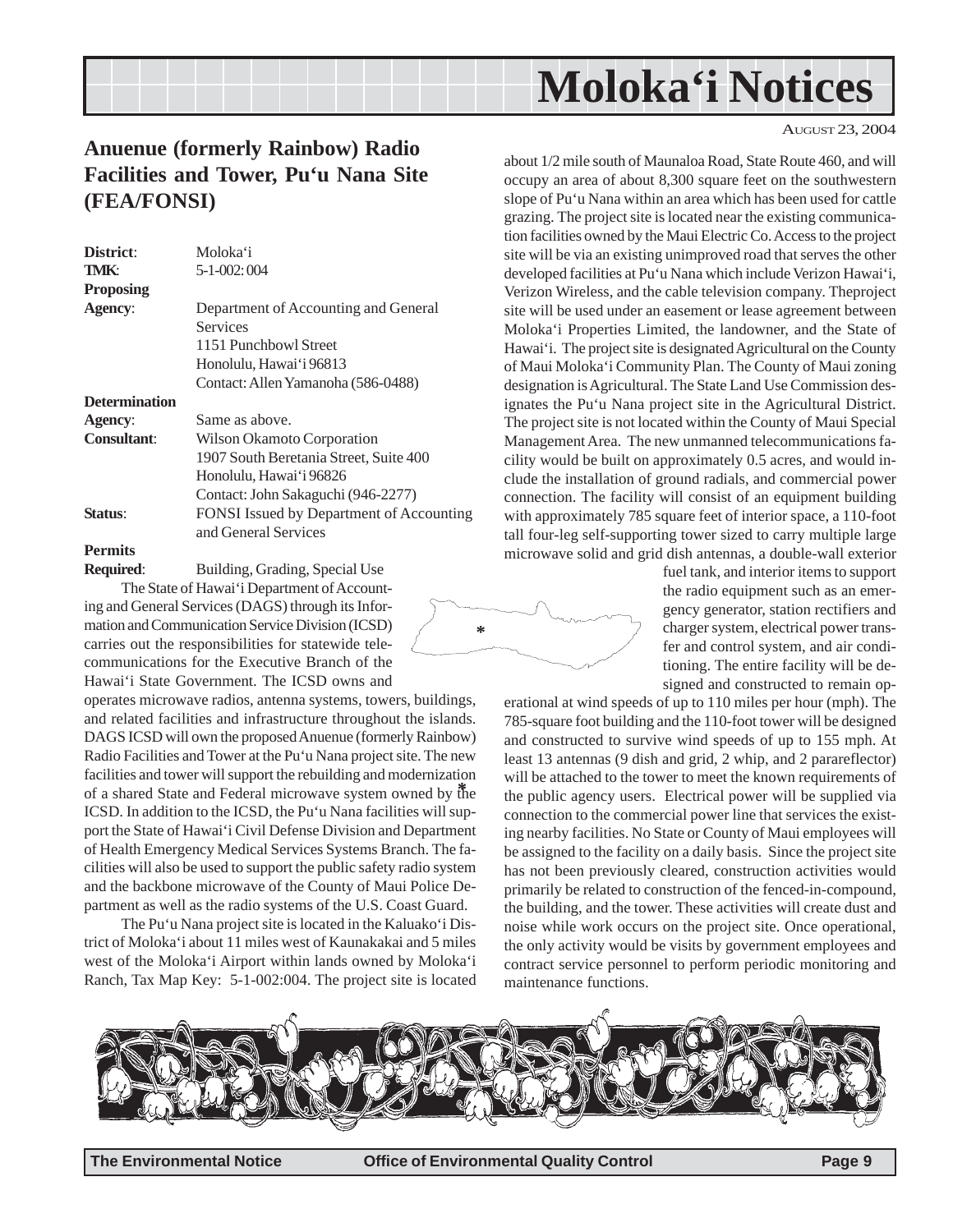<span id="page-9-0"></span>

### AUGUST 23, 2004 **Hawai'i Longline Fishery Elevated to Category I in List of Fisheries for 2004**

Section 118 of the Marine Mammal Protection Act (MMPA) requires the National Marine Fisheries Service (NMFS) to place all U.S. commercial fisheries into one of three categories based on the level of incidental serious injury and mortality of marine mammals occurring in each fishery (16 U.S.C. 1387 (c)(1)). The categorization of a fishery in the List of Fisheries (LOF) determines whether participants in that fishery may be required to comply with certain provisions of the MMPA, such as registration, observer coverage, and take reduction plan requirements. NMFS must reexamine the LOF annually, considering new information in the Stock Assessment Reports and other relevant sources and publish in the Federal Register any necessary changes to the LOF after notice and opportunity for public comment (16 U.S.C. 1387 (c)(1)(C)). For the year 2004, the National Marine Fisheries Service (NMFS) has just published its final List of Fisheries (LOF), as required by the MMPA. The final LOF for 2004 reflects new information on interactions between commercial fisheries and marine mammals. NMFS must categorize each commercial fishery on the LOF into one of three categories under the MMPA based upon the level of serious injury and mortality of marine mammals that occurs incidental to each fishery. The categorization of a fishery in the LOF determines whether participants in that fishery are subject to certain provisions of the MMPA, such as registration, observer coverage, and take reduction plan requirements. This final rule is effective **September 9, 2004**. However, compliance with the requirement to register with NMFS and to obtain an authorization certificate is not required until January 1, 2005, for fisheries added or elevated to Category I in this final rule. Compliance with the requirement to register with NMFS and to obtain an authorization certificate is not required until January 1, 2005, for the *Hawai'i Swordfish, Tuna, Billfish, Mahi Mahi, Wahoo, Oceanic Sharks Longline/Set Line Fishery (Hawai'i longline fishery), which is elevated to Category I for the 2004 LOF.* The abovementioned fishery is considered to be a Category I fishery on September 9, 2004, and is required to comply with all requirements of Category I fisheries (i.e., complying with applicable take reduction plan requirements and carrying observers, if requested), other than the registration requirement on that date. Registration information, materials, and marine mammal reporting forms may be obtained from several regional offices. Registration information, materials, and marine mammal reporting forms may be obtained from the following regional offices: NMFS, Southwest Region, Protected Species Management Division, 501 W. Ocean Blvd., Suite 4200, Long Beach, California 90802-4213, Attn: Don Peterson; NMFS, Northwest Region, 7600 Sand Point Way NE, Seattle, Washington 98115, Attn: Permits Office; or NMFS, Alaska Region, Protected Resources, P.O. Box 22668, 709 West 9th Street, Juneau, Alaska

99802. For more information, contact: Kristy Long, Office of Protected Resources, 301-713-1401; David Gouveia, Northeast Region, (978) 281-9328; Juan Levesque, Southeast Region, (727) 570-5312; Cathy Campbell, Southwest Region, (562) 980-4060; Brent Norberg, Northwest Region, (206) 526-6733; Tamra Faris, Pacific Islands Region, (808) 973-2937; or Bridget Mansfield, Alaska Region, (907) 586-7642 (see, 69 F.R. 48407, August 10, 2004).

## **Aquatic Nuisance Species Task Force Western Panel Meeting**

The Aquatic Nuisance Species (ANS) Task Force, Western Regional Panel (of which Hawai'i is a part) will meet from 8 :00 A.M. to 4:00 P.M. on Wednesday, September 8, 2004, 8:00 A.M. to 4:00 P.M. on Thursday, September 9, 2004, and 8:00 A.M. to 1:30 P.M. on Friday, September 10, 2004. Minutes of the meeting will be available for public inspection during regular business hours, Monday through Friday. The Western Regional Panel meeting will be held at the Sheraton Anchorage Hotel, 401 East 6th Avenue, Anchorage, Alaska 99501. Phone 907-276-8700. Minutes of the meeting will be maintained in the office of Chief, Division of Environmental Quality, U.S. Fish and Wildlife Service, Suite 322, 4401 North Fairfax Drive, Arlington, Virginia 22203- 1622. For details contact Tina Proctor at (703) 358-2108 (see, 69 F.R. 49913, August 12, 2004).

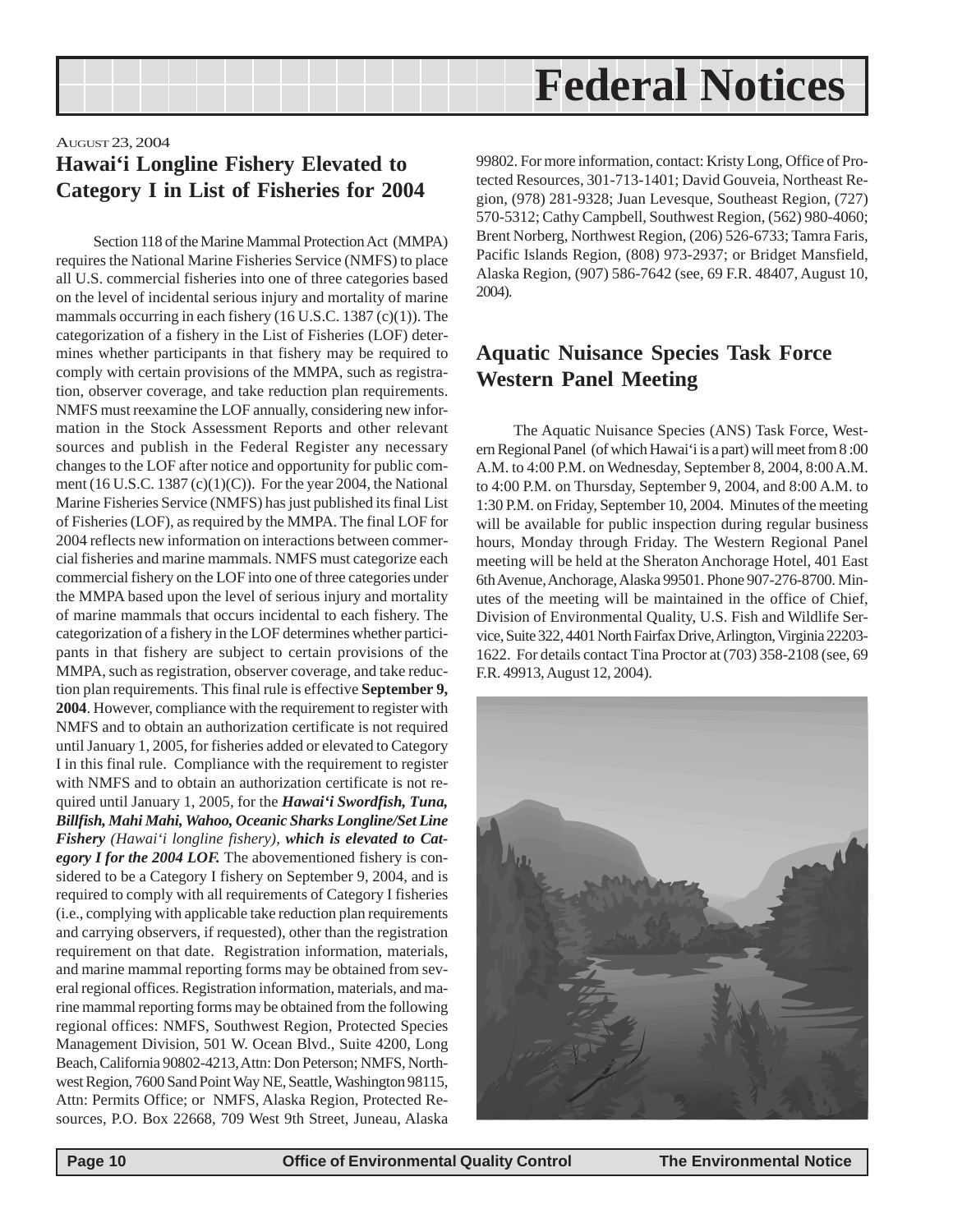## **Environmental Tips**

## <span id="page-10-0"></span>**Frequently Asked Questions (FAQ) on the Ninth Trigger**

Earlier this year, Chapter 343, HRS, was amended to require an environmental assessment for actions involving wastewater treatment systems, waste-to-energy facilities, oil refineries and landfills. For your convenience, we list below some FAQs along with our responses.

Q. **Who** makes determinations on the need for an environmental assessment?

A. As with other trigger conditions, the *proposing agency* makes the determination on the need for an environmental assessment for its own action. For applicant actions, the *approving agency* (who issues a discretionary consent) makes the determination on the need for an environmental assessment.

Q. "I plan to put up a private wastewater treatment system for a proposed subdivision for fifty initial units with a future phase for a two-hundred unit expansion. Must I do an environmental assessment?"

A. Yes. Although the Act exempts fifty-units or less from the requirement for an environmental assessment, the potential expansion invalidates the statutory exemption. Section 11-200-7, Hawai'i Administrative Rules, states that "[a] group of actions proposed by an agency or applicant shall be treated as a single action when: (1) [t]he component actions are phases or increments of a larger total undertaking; (2) [a]n individual project is a necessary precedent for a larger total undertaking; (3) [a]n individual project represents a commitment to a larger project; or (4) the actions in question are essentially identical and a single statement will adequately address the impacts of each individual action and those of the group of actions as a whole."

Q. "My environmental assessment was triggered because of a new wastewater system for a subdivision. In my environmental assessment, may I discuss **only the action** that triggered environmental review, namely, the new wastewater system?"

A. No. Although the action that triggered environmental review is the new wastewater system, such a system is for the entire subdivision. The action would more properly be described as a "new wastewater system for a subdivision." By definition, an environmental assessment is a "written evaluation to determine whether an action may have a significant environmental effect." Thus, discussion of the action is a part of the larger environmental assessment, which by rule (Sections 11-200-9 and 11-200-10, Hawai'i Administrative Rules) needs to undergo certain procedural steps such as early assessment and consultation and contain a description of the action's technical, economic, social and environmental characteristics, a summary description of the affected environment and alternatives, as well as proposed mitigation and findings and reasons supporting an anticipated determination. In other words, the **entire subdivision** and its

wastewater system needs to be discussed; not doing this would violate the provisions of Section 11-200-7, Hawai'i Administrative Rules (see, above), dealing with "multiple or phased applicant or agency actions."

Q. In the event that an environmental impact statement is required for a private wastewater system in a proposed subdivision, who processes the acceptance of the subsequent statement?

A. The agency from which the applicant seeks a discretionary consent (i.e., subdivision approval, etc.) processes the acceptance of the subsequent statement. This agency may be the local county planning department.

## **Propagation of the Myth of the "Applicant-Agency" to Cease Immediately**

The Office has been receiving calls that evince confusion on the use of the the terms "applicant" and "agency." As used in Chapter 343, HRS, and administrative rules promulgated thereunder, the terms "**applicant**" and "**agency**" are *mutually exclu*sive. Although an agency may seek approval from another agency for its actions (e.g., the Department of Transportation (DOT) seeks approval for a proposed action from the Board of Land and Natural Resources (BLNR)) , for the purposes of Chapter 343, HRS), an agency's proposed action is **NOT** an applicant action (i.e., DOT must follow the procedures set forth in Section 11-200-9(a) for **Agency actions**, and *not* applicant actions in 11- 200-9(b)). In some of our past publications regretfully, we have propagated this misunderstanding in our listings of agencies as "*applicants*" in the *Environmental Notice.* **No more**. Starting in this issue of the *Environmental Notice*, bulletin, the term applicant will refer to non-agency private entities that seek discretionary consent from an agency. Proposing agencies will also be known as "**determinination agencies**" for the purpose of emphasizing their role in determining the need for an environmental assessment or an impact statement under Chapter 343, HRS.

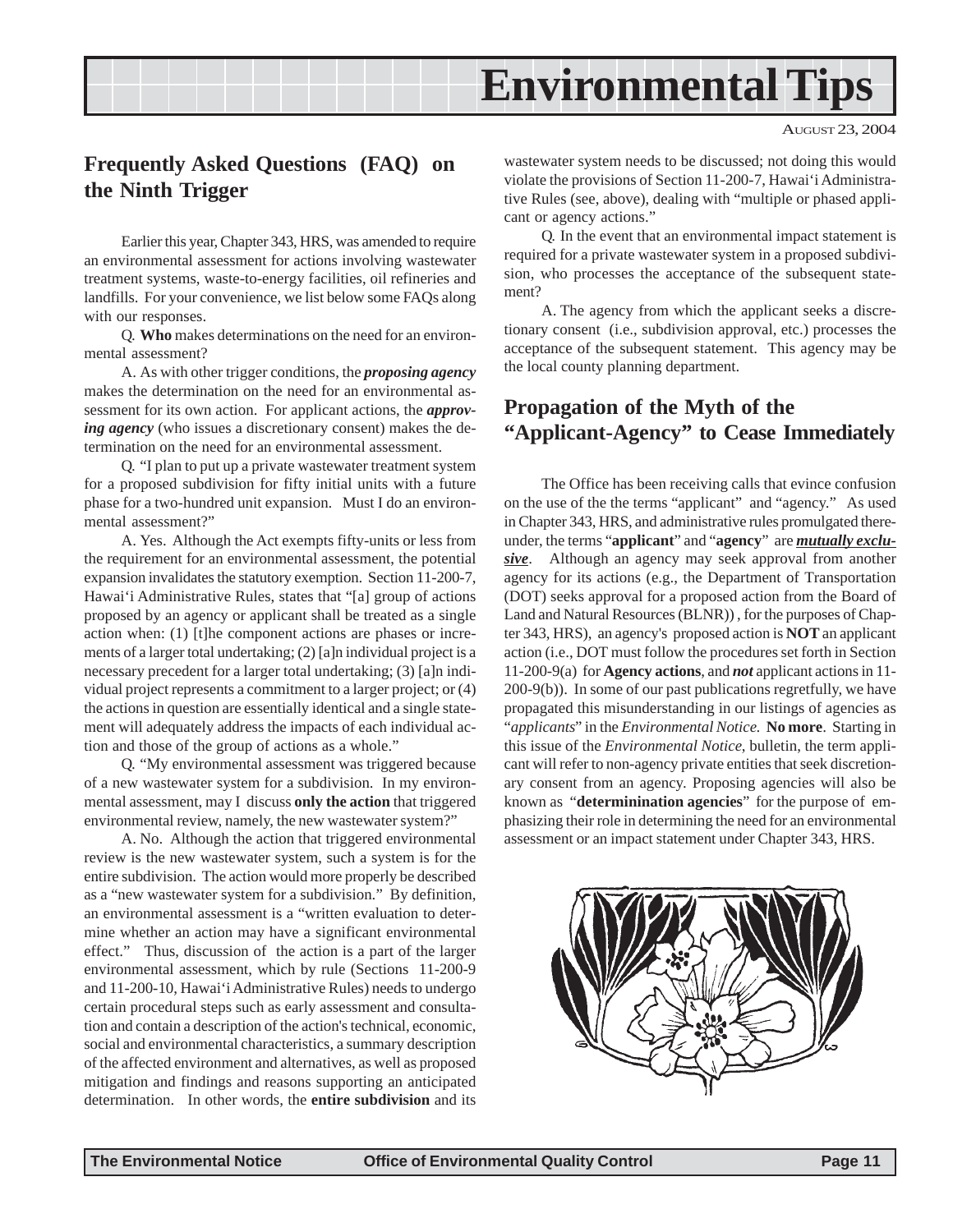## <span id="page-11-0"></span>**Conservation District Notices**

AUGUST 23, 2004

## **Conservation District Use Permits**

Persons interested in commenting on the following Conservation District Use Applications (for Board or Departmental Permits) must submit comments to the Department of Land and Natural Resources (DLNR). Also, anyone interested in receiving notification of determinations on Conservation District Use Applications (for Board or Departmental Permits) must submit requestes to DLNR that include the following information: (1) Name and address of the requestor; (2) The permit for which the requestor would like to receive a notice of determination; and (3) The date the notice was initially published in the Environmental Notice. Both comments and requests for notification of determinations must be submitted to DLNR within thirty-days from the initial date that the notice was published in the Environmental Notice. Please send comments and requests to:

State of Hawai'i, Department of Land and Natural Resources Office of Conservation and Coastal Lands 1151 Punchbowl Street, Room 220 Honolulu, Hawai'i, 96813

Although DLNR will make every effort to notify those interested in the subject CDUA, it is not obligated to notify any person not strictly complying with the above requirements. For more information, please contact Ms. Tiger Mills of our Office of Conservation and Coastal Lands staff at 587-0382.

### *Parisi After-the-fact Rock Wall in Honomu*

| <b>File No.:</b>             | CDUA HA-3197 (Departmental Permit) |
|------------------------------|------------------------------------|
| Applicant:                   | Carlos & Anita Parisi              |
| <b>Location:</b>             | Honomu, South Hilo, Hawai'i        |
| TMK:                         | $(3)$ 2-8-013:010                  |
| <b>Proposed</b>              |                                    |
| <b>Action:</b>               | After-the-fact Rock Wall           |
| <b>HRS 343</b>               |                                    |
| <b>Determination:</b> Exempt |                                    |

### **Applicant's**

**Contact**: Lori Mikkelson (808) 969-3822

### *Lunar Laser Ranging Station Observatory*

| <b>File No.:</b>   | CDUA MA-3201 (Departmental Permit)          |
|--------------------|---------------------------------------------|
| <b>Applicant:</b>  | University of Hawai'i Institute for As-     |
|                    | tronomy                                     |
| Location:          | Haleakala High Altitude Observatory Site.   |
|                    | Maui                                        |
| <b>TMK:</b>        | $(2)$ 2-2-7:8                               |
| <b>Proposed</b>    |                                             |
| <b>Action:</b>     | Replace Dome on Lunar Laser Ranging         |
|                    | Station Observatory and renovate portion of |
|                    | support building                            |
| <b>HRS 343</b>     |                                             |
| Determination:     | Exempt                                      |
| <b>Applicant's</b> |                                             |
| Contact:           | Mike Maberry (808) 870-3344                 |
|                    |                                             |

### *Pier Reconstruction at 45-002 Lilipuna Road*

| <b>File No.:</b>      | CDUA OA-3198 (Board Permit)             |
|-----------------------|-----------------------------------------|
| Applicant:            | Dr. Sevath Tanaka / Analytical Planning |
|                       | Consultants                             |
| <b>Location:</b>      | Kaneohe, Ko'olaupoko, O'ahu             |
| <b>TMK:</b>           | $(2)$ 2-2-7:8                           |
| <b>Proposed</b>       |                                         |
| <b>Action:</b>        | <b>Pier Reconstruction</b>              |
| <b>HRS</b> 343        |                                         |
| <b>Determination:</b> | Exempt                                  |
| <b>Applicant's</b>    |                                         |
| <b>Contact:</b>       | Lauri Clegg (808) 536-5695              |
|                       |                                         |

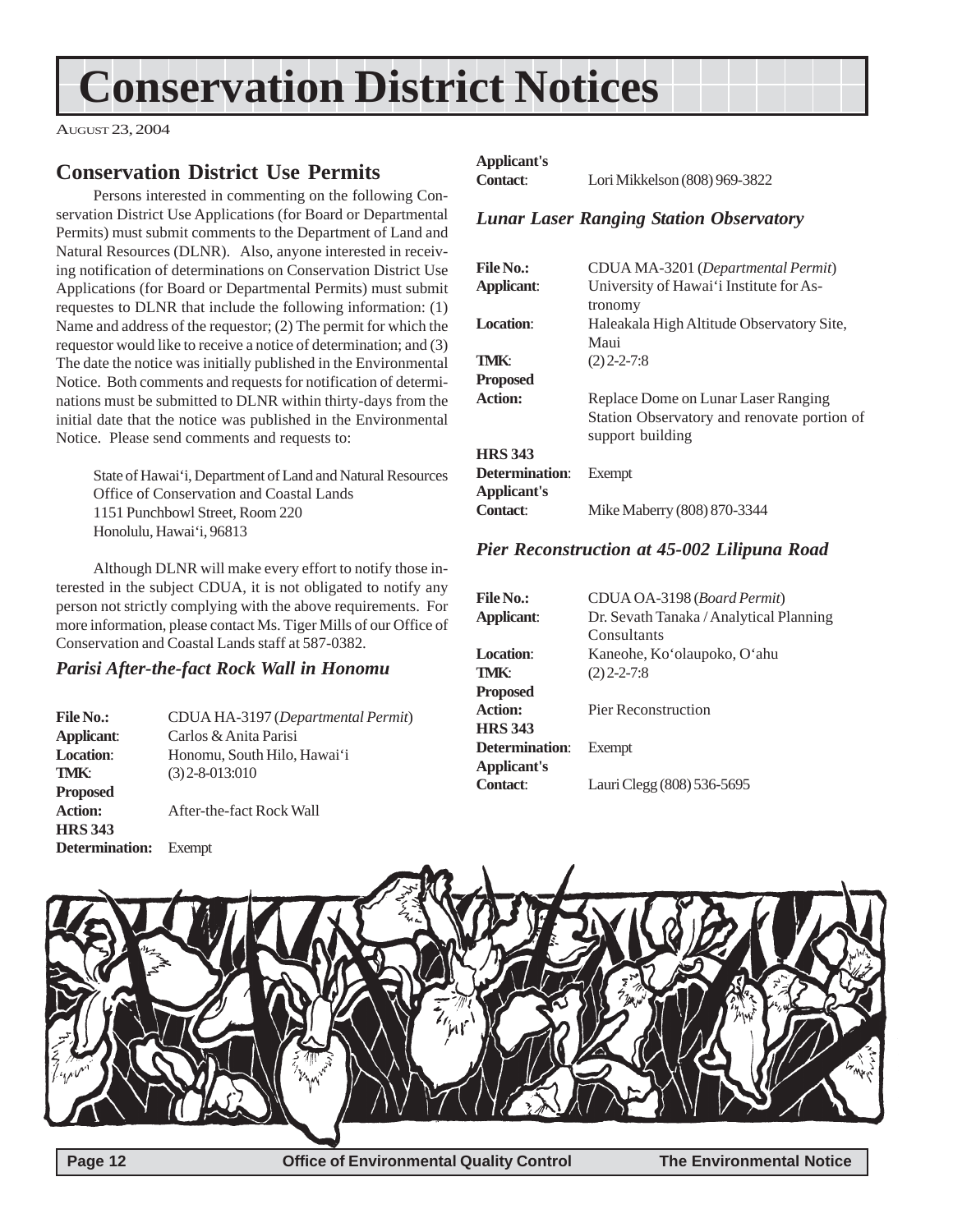## **Documents Available**

## <span id="page-12-0"></span>**New Environmental Guidebooks Available On-line and in Print Form**

The June 2004 revision to a "Guidebook for the Hawaii State Environmental Review Process" has been available for some time on our Internet website (http://www.state.hi.us/health/oeqc/ index.html) as an Adobe Acrobat PDF file. The Office of Environmental Quality Control has a limited number of copies available in print form available by request (one copy per request, please). Please call (808) 586-4185 for more information.



## **Enforcement Notices**

## **Formal Enforcement Actions and Settlements Completed by Department of Health**

Notices of violation issued from April through June 2004 are summarized below. The summaries do not constitute exact descriptions of the violations. For complete and accurate descriptions, please contact the Department of Health (DOH) at 586-4337 regarding copies of the violation notices.

#### *Clean Air Branch*

On April 16, 2004, a Notice of Violation was served to **Eric Taniguchi Trucking & Equipment** of Lihu'e, Kaua'i for open burning of a stockpile of solid waste materials without proper authorization. He was ordered to take corrective action and fined \$2,750.00. Also on April 16, 2004, a Notice of Violation was sent to **Hawaiian Electric Company, Inc.** of Honolulu for exceeding their opacity emission limits at the Kahe Generating Station in Wai'anae. They were ordered to take corrective action to prevent further violations, and assessed a fine of \$22,700.00. On May 25, 2004, **Pineridge Farms, Inc.** of Honolulu was served a Notice for violating the conditions of their Covered Source Permit. They were ordered to take corrective action and fined \$5,400.00. On June 7, 2004, a Notice of Violation was served to **Kauai Aggregates** of Lawa'i, Kaua'i for deviating from the special conditions of their Covered Source Permit without proper authorization. They were ordered to take corrective action and pay a fine of \$1,100.00 Also on June 7, 2004, **Ameron Hawai**'**i, Inc.** of Honolulu was served a Notice of Violation for failing to conduct the required source performance tests at their Pu'unene plant for 2002, and for operating a 365kW diesel engine generator without the approval of the Department of Health. They were ordered to take corrective action and fined the amount of \$12,800.00. On June 10, 2004, a Notice of Violation was served to **Puna Geothermal Venture** for violations of their Non-covered Source Permit by exceeding the hydrogen sulfide ambient level of 25ppb of a onehour average at or beyond the project boundary. They were ordered to take corrective action and assessed a penalty of \$7,000.00. On June 23, 2004, a Notice of Violation was served to the **United States Air Force, 15th Air Lift Wing**, at Hickam Air Force Base for violating the conditions of their Covered Source Permit by replacing three permitted boilers without first obtaining prior approval and a permit amendment from DOH. They were ordered to take corrective action and fined \$17, 300.00.

#### *Clean Water Branch*

On June 28, 2004, an Amended Notice and Finding of Violation was served to **Marisco, Limited** for violating numerous conditions, limitations and requirements of their Nation Pollutant Discharge Elimination System (NPDES) permits as they relate to the Big Mike Drydock and the associated land-based facilities, and the Lil' Perris Drydock, all located at Barbers Point Harbor at Kapolei. They were ordered to take immediate corrective action and appear at a hearing to be held at a later date. The hearing will determine the penalty amount to be assessed for the violations.

#### *Wastewater Branch*

On May 5, 2004, a Settlement Agreement and Order was signed by the DOH and **Wavecrest Resort, Inc., Association of Apartment Owners of Wavecrest I,** in response to a Notice of Violation in March 2003, regarding construction and operation of a wastewater treatment system without prior approval of the DOH. The Respondents were ordered to pay a penalty of \$5,920.00 and required to sample and test effluent from the treatment plant on a monthly basis for the period of one year. On May 20, 2004, a Notice of Violation was served to **Ferron & Lucie Fonoimoana** for multiple wastewater seepages from their cesspool, one which flowed into a storm drain on Waikulama Street in Hau'ula. They were ordered to stop the violations immediately, permanently correct the violations, and pay an administrative penalty of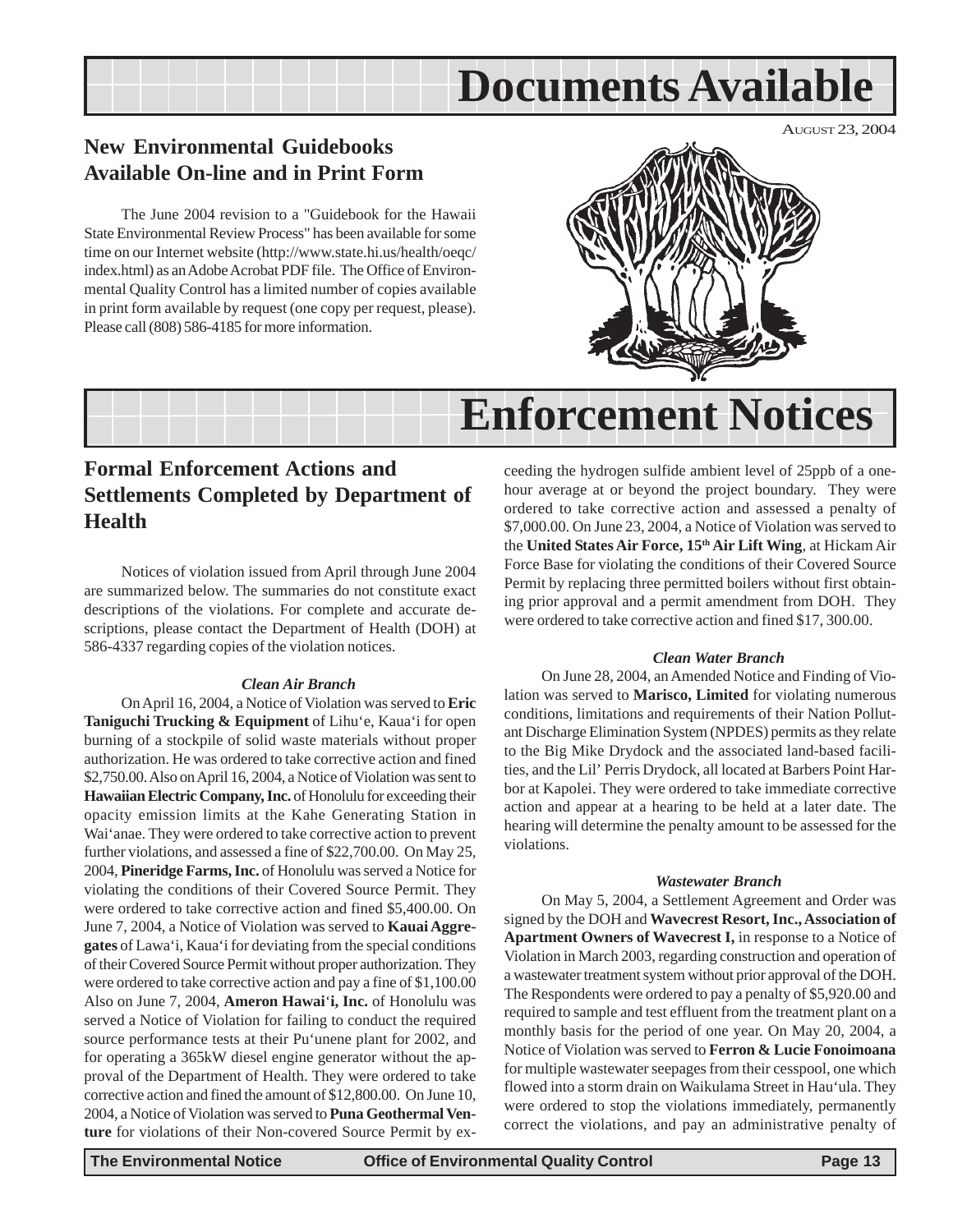## <span id="page-13-0"></span> **Enforcement Notices**

AUGUST 23, 2004

\$3,470.00. On June 10, 2004, a Notice of Violation was sent to **August Jr. & Cynthia Ornellas** of Pahoa, Hawai'i for operating their individual wastewater systems without written authorization from the DOH. They were ordered to stop the violation immediately, correct the violations, and pay a fine of \$2,350.00. On June 30, 2004, a Notice of Violation was sent to **Shar Lyn Foo** of Hale'iwa for wastewater seepages from a property on 'Ili'ohu Way flowing onto a neighboring property, onto a sidewalk and into a nearby storm drain. She was ordered to stop the violation, correct the problem, and pay a fine of \$20,000.00.

## **Endangered Species Notices**

The following notice is published pursuant to Section 343-3(c), Hawai'i Revised Statutes which requires OEQC to inform the public of: (1) a public comment process or public hearing if a federal agency provides for the public comment process or public hearing to process a habitat conservation plan, safe harbor agreement, or incidental take license pursuant to the federal Endangered Species Act; and (2) a proposed habitat conservation plan or proposed safe harbor agreement, and availability for inspection of the proposed agreement, plan and application to enter a planning process for the preparation and implementation of the habitat conservation plan for public review and comment; and (3) a proposed incidental take license as part of a habitat conservation plan or safe harbor agreement. For more information, please call the Department of Land and Natural Resources, Division of Forestry and Wildlife at (808) 587-4171.

## **Public Hearing on a Safe Harbor Agreement and Incidental Take License with Chevron Hawaiian Refinery at Campbell Industrial Park**

| District:             | 'Ewa                                     |
|-----------------------|------------------------------------------|
| TMK:                  | $9 - 1 - 014:010$                        |
| Agency:               | Department of Land and Natural Resources |
|                       | Division of Forestry and Wildlife        |
|                       | 1151 Punchbowl Street, Room 325          |
|                       | Honolulu, Hawai'i 96813                  |
|                       | Contact: Bill Standley (587-4171)        |
| Applicant:            | Chevron Refinery Hawai'i                 |
|                       | 91-480 Malakole Street                   |
|                       | Kapolei, Hawai'i 96707-1807              |
|                       | Contact: Tom Shaffer (682-2213)          |
| <b>Determining</b>    |                                          |
| Agency:               | Department of Land and Natural Resources |
| <b>Public Comment</b> |                                          |
| <b>Deadline:</b>      | October 22, 2004                         |

**Status**: Approval of Safe Harbor Agreement and issuance of Incidental Take License *pending public comment*. Address comments to the proposing agency. A public hearing will be held at Asing Park, 'Ewa Beach, September 21, 2004, 7:00-9:00pm.

The Safe Harbor Agreement is for the management of nesting and foraging habitat for endangered Hawaiian Stilt and Hawaiian Coot at the Chevron Refinery Hawai'i at the James Campbell Industrial Park on O'ahu. The Agreement has a term of 6 years and during that period Chevron will maintain 6 acres of stilt nesting habitat and 5 acres of habitat for stilt and coot foraging. Chevron will manage the water level and vegetation in a basin known as Rowland's Pond to maximize nesting habitat and conduct predator control around Rowland's Pond and several other ponded areas within the refinery to provide additional foraging habitat. Chevron has committed to monitor the stilts and coots occurring on their property and implement adaptive management strategies should current management activities appear ineffective. In addition, Chevron will conduct an education program for its employees and contractors about the Hawaiian stilt and Hawaiian coot at the refinery. The Incidental Take License that will accompany this SHA will expire at the end of the 6-year Agreement. The following documents are available for public review: (1) Draft Safe Harbor Agreement; (2) Draft Incidental Take License; (3) Approved Board submittal for release of the Safe Harbor Agreement; and (4) Comments from the Endangered Species Recovery Committee. Documents available at the Hawai'i State Main Library, the Kapolei Public Library, and the Division of Forestry and Wildlife office in Honolulu, and online at http:// www.state.hi.us/dlnr/dofaw/pubs/index.html.

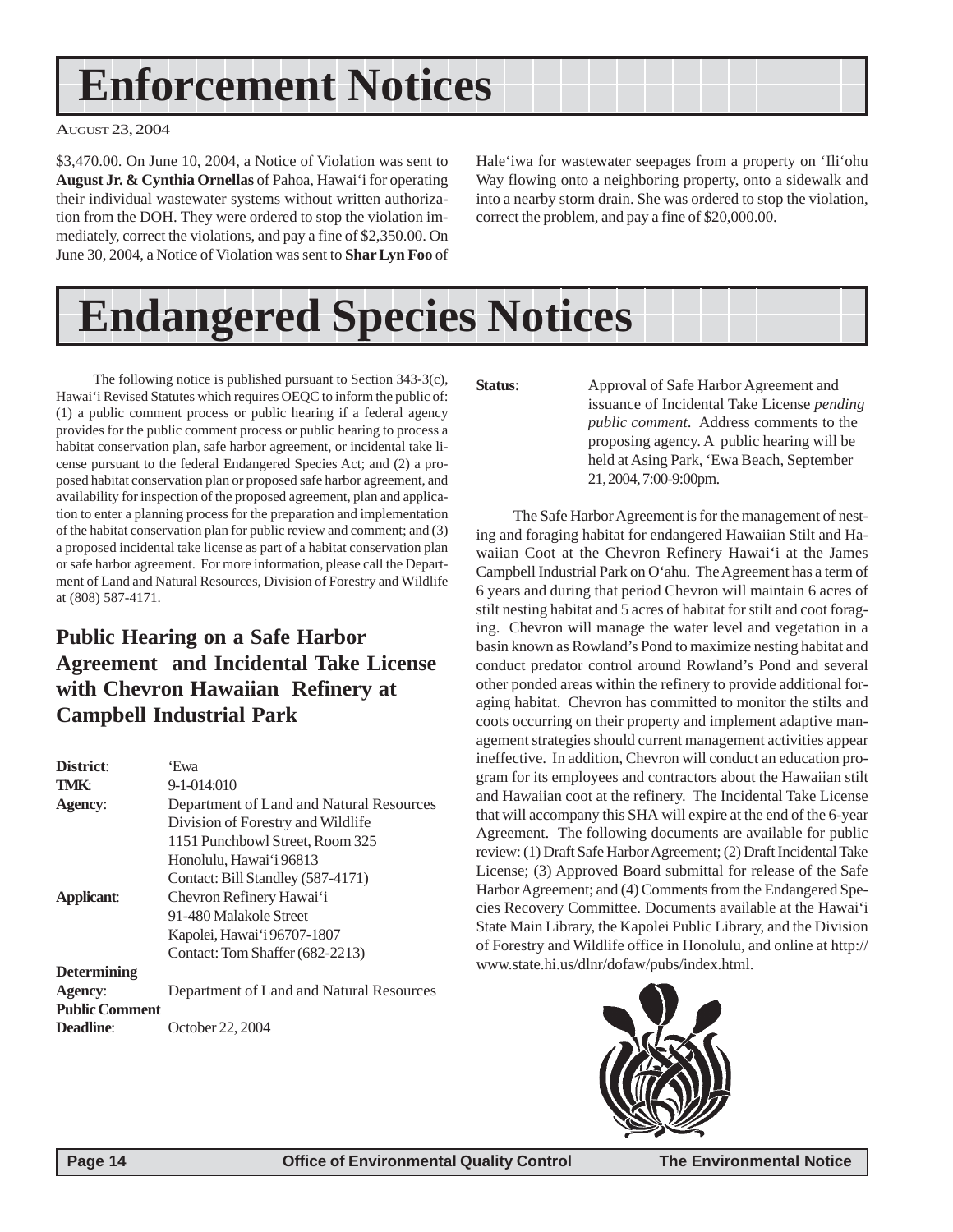## <span id="page-14-0"></span>**Shoreline Notices**

AUGUST 23, 2004

## **Shoreline Certification Applications**

Pursuant to § 13-222-12, HAR the following shoreline certification applications are available for inspection at the DLNR District Land Offices on Kaua'i, Hawai'i and Maui and at Room 220, 1151 Punchbowl St., Honolulu, O'ahu (Tel: 587-0414). All comments shall be submitted in writing to the State Land Surveyor, 1151 Punchbowl Street, Room 210, Honolulu, Hawai'i 96813 and postmarked no later than fifteen (15) calendar days from the date of the public notice of the application. If there are any questions, please call Nick Vaccaro at (808) 587-0384.

| File No.       | Date    | Location                                                                                                                                                                                                                         | Applicant/Owner                                       | TMK               |
|----------------|---------|----------------------------------------------------------------------------------------------------------------------------------------------------------------------------------------------------------------------------------|-------------------------------------------------------|-------------------|
| <b>HA-243R</b> | 8/12/04 | Lot 27 of Puako Beach Lots (Hts Plat 414-A) being the<br>whole of Grant 13755, land situated at Lalamilo,<br>Waimea, South Kohala, Island of Hawai'i, Hawai'i.<br>Address: 69-1874 Puako Beach Road. Purpose: Building<br>Permit | Wes Thomas Associates, for<br>James and Gretchen Mair | $6-9-5:02$        |
| KA-181         | 8/12/04 | Lot 5 of the Wainiha Subdivision (File Plan 1840), land<br>situated at Wainiha, Hanalei, Island of Kaua'i, Hawai'i;<br>Address: 7344 Alealea Road. Purpose: Building Permit                                                      | Ronald Wagner/Keven and<br>Leila Kawaihalau           | $5-8-09:44$       |
| MA-278-2       | 8/12/04 | Lot 5-D of the Kukahiko Land Partition, land situated at<br>Papa'anui, Honualua, Makawao, Island of Maui,<br>Hawai'i; Address: 5066 Old Makena Road. Purpose:<br><b>SMA/Building Permit</b>                                      | Akamai Land Surveying,<br>Inc./Michael Flannery       | $2 - 1 - 07:100$  |
| OA-999         | 8/12/04 | Lot 40, portion of Grant 8116 to J, Ho Yap, land situated<br>at Pupukea, Ko'olauloa, Island of O'ahu, Hawai'i;<br>Address: 59-385 Ke Nui Road. Purpose: Determine<br>Setback                                                     | Jamie Alimboyoguen/Joel<br><b>Brilliant</b>           | $5-9-20:43$       |
| MA-311         | 8/12/04 | Lot 7 of the Kihei Beach Lots, land situated at Kula<br>(Kihei) Makawoo, Island of Maui, Hawai'i; Address: 101<br>North Kihei Road. Purpose: Determine Setback                                                                   | Donald Nelson of Nellie's on<br>Maui, Ltd.            | $3 - 8 - 13$ : 12 |

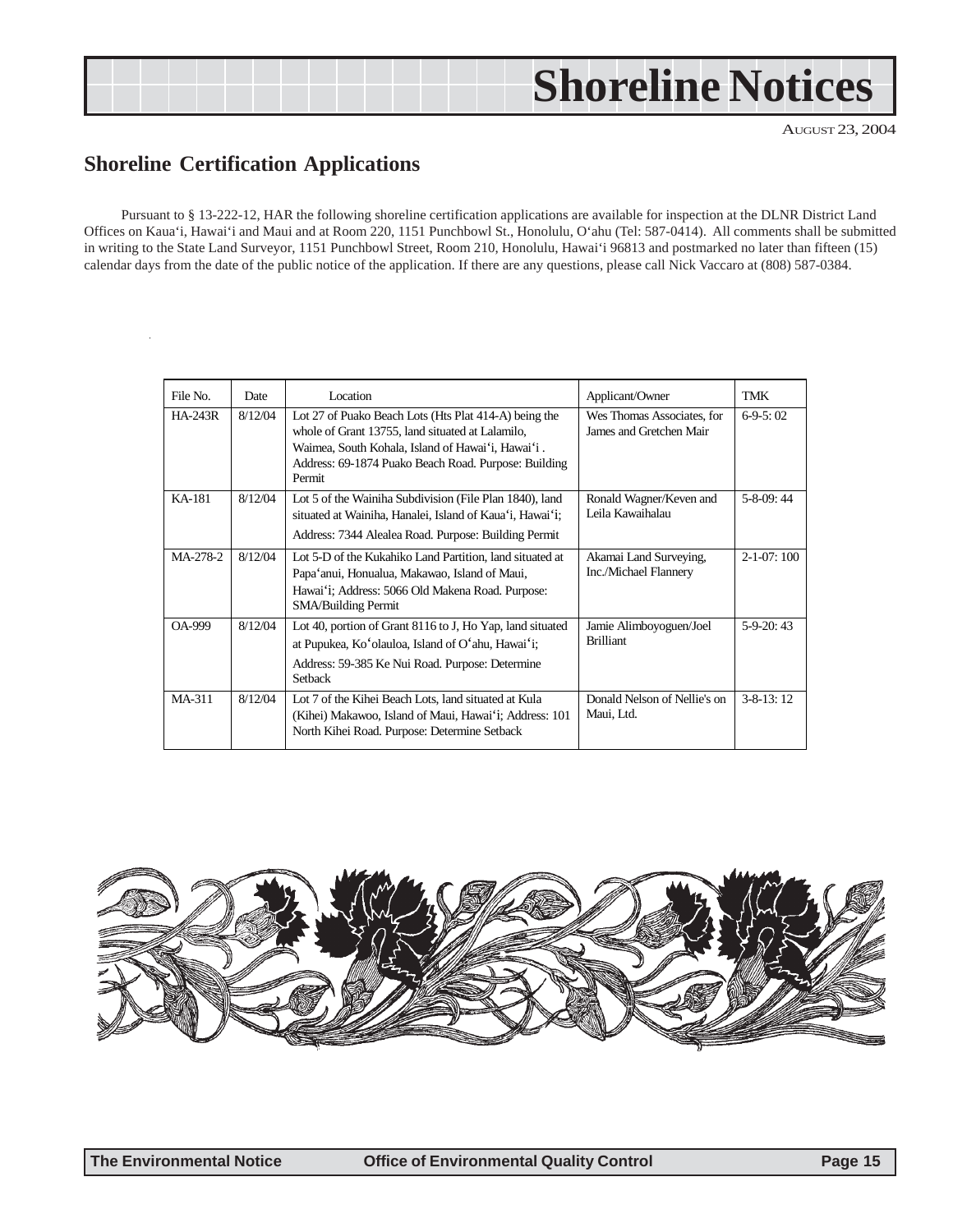## <span id="page-15-0"></span> **Shoreline Notices**

AUGUST 23, 2004

## **Shoreline Certifications and Rejections**

Pursuant to §§13-222-26, HAR the following shorelines have been proposed for certification or rejection by the DLNR. Any person or agency wishing to appeal a proposed shoreline certification or rejection shall file a notice of appeal in writing with the department no later than 20 calendar days from the date of the public notice of the proposed shoreline certification or rejection. The Notice of appeal shall be sent to the Board of Land and Natural Resources, 1151 Punchbowl Street, Room 220, Honolulu, Hawai'i 96813.

| Case No.      | Proposed Shoreline<br>Certifications                                                               | Location                                                                                                                                                                                                                     | Applicant                                                      | <b>TMK</b>          |
|---------------|----------------------------------------------------------------------------------------------------|------------------------------------------------------------------------------------------------------------------------------------------------------------------------------------------------------------------------------|----------------------------------------------------------------|---------------------|
| OA-400-2      | Rejected<br>7/30/04                                                                                | Lot 356 of Land Court Application 616 (Map 78), land<br>situated at Kailua, Ko'olaupoko, Island of O'ahu,<br>Hawai'i; Address: 1516 Mokulua Drive. Purpose:<br><b>Building Permit</b>                                        | Jamie F. Alimboyoguen/<br>George and Geraldine<br>Dubie        | $4-3-03:64$         |
| <b>MA-298</b> | Rejected<br>8/5/04                                                                                 | Lot 9 of the Maluhia Beach Lots (File Plan 221), land<br>situated at Wailuku, Island of Maui, Hawai'i; Address:<br>202 Lower Waiehu Road. Purpose: Determine Building<br>Setback                                             | Valera, Inc./Ruth T.<br>Kaya                                   | $3-2-15:04$         |
| <b>OA-995</b> | Proposed Shoreline<br>Certification<br>8/11/04                                                     | Lot 66 of Land Court Application (Map 1), land situated<br>at Laie, Ko'olauloa, Island of O'ahu, Hawai'i; Address:<br>55-599 Kamehameha Highway. Purpose: Renovate<br>Dwelling                                               | Sam Hirota, Inc./Mary<br>Worrall                               | $5 - 5 - 03:26$     |
| OA-577-2      | Proposed Shoreline<br>Certification<br>8/11/03                                                     | Portion of Makaha Beach Park, Makaha, Wai'anae,<br>Island of O'ahu, Hawai'i; Address: 84-369 Farrington<br>Highway. Purpose: SMA Permit                                                                                      | ControlPoint<br>Surveying/City and<br>County of Honolulu       | $8-4-1:12$<br>(Por) |
| MA-167-3      | Proposed Shoreline<br>Certification<br>8/11/04                                                     | Portion of Lot 216, Land Court Application 1804 (Map<br>31), land situated at Honua'ula, Island of Maui,<br>Hawai'i; Address: 3400 Wailea Alanui. Purpose: Define<br>Setback                                                 | Austin, Tsutsumi and<br>Associates<br>/Maluhia LLCV            | $2-1-08:62$         |
| OA-260-2      | Proposed Shoreline<br>Certification<br>8/11/04                                                     | Lot 167A of Land Court Application 323, land situated<br>at Kailua, Ko'olaupoko, Island of O'ahu, Hawai'i;<br>Address: 396 Dune Circle. Purpose: New Construction                                                            | DJNS Surveying and<br>Mapping, Inc./David and<br>Maureen Gross | $4 - 3 - 17:33$     |
| OA-993        | Proposed Shoreline<br>Certification<br>8/11/04                                                     | Lot 319 of Land Court Application 323 (Map 176), land<br>situated at Kailua, Ko'olaupoko, Island of O'ahu,<br>Hawai'i; Address: 27 Wilikoki Place. Purpose: Building<br>Permit                                               | Jaime F. Alimboyoguen/<br><b>Wong Trust</b>                    | $4-3-19:16$         |
| HA-249-2      | Withdrawal of<br>Proposed Shoreline<br>Certification as<br>Published<br>8/12/04. Further<br>Review | Lot B, being the whole of R.P. 3737, Land Commission<br>Award 5680, Apana 2 to Kahiamoe, land situated at<br>Kapala'alaea 1st, North Kona, Island of Hawai'i,<br>Hawai'i; Address: Not Assigned. Purpose: Building<br>Permit | Wes Thomas Associates/<br><b>Bradford and Vicki</b><br>Picking | $7-7-10:13$         |

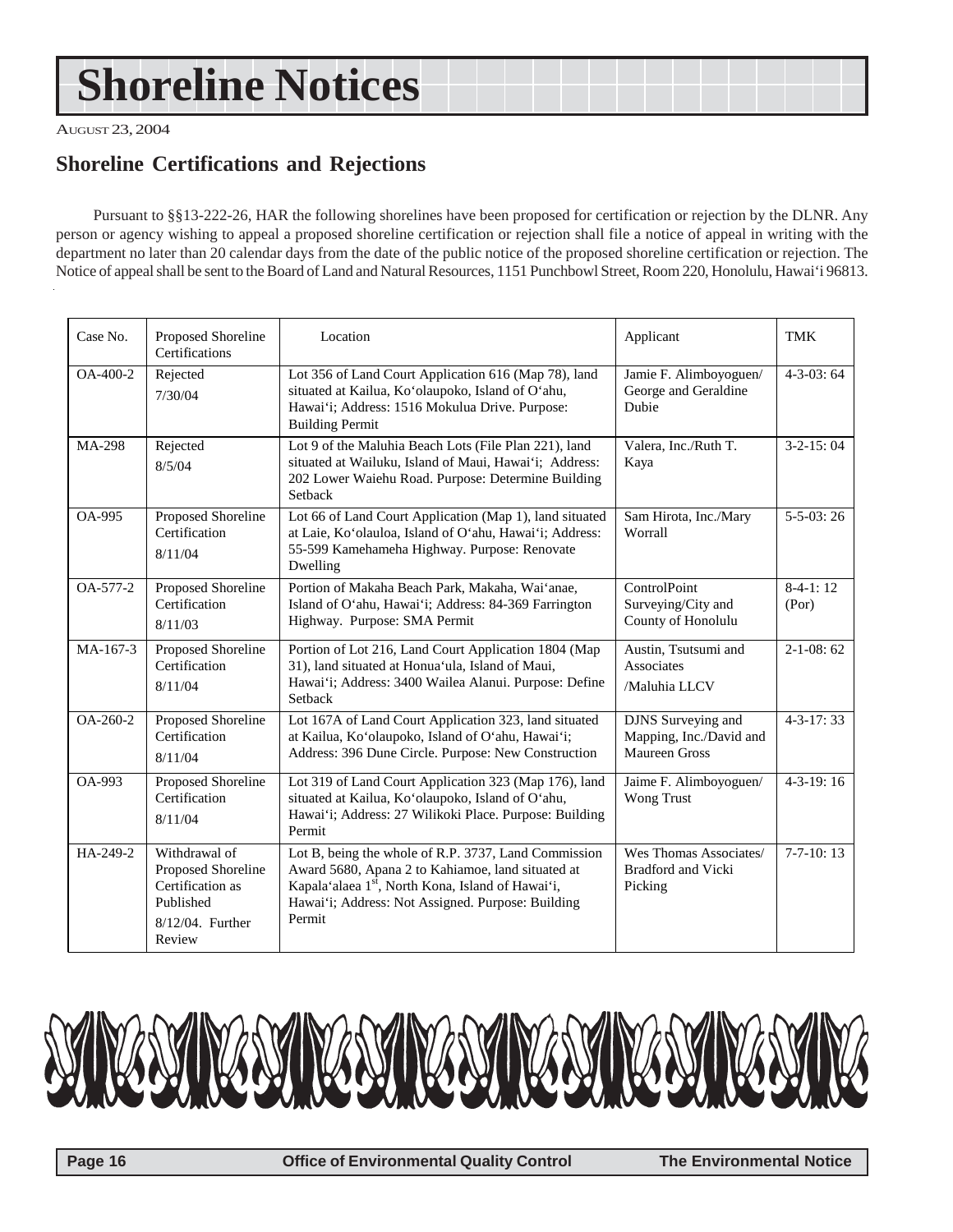## <span id="page-16-0"></span>**Pollution Control Permit Applications**

## **Department of Health Permits**

The following is a list of some pollution control permits currently being reviewed by the State Department of Health. For more information about any of the listed permits, please contact the appropriate branch or office of the Environmental Management Division at 919 Ala Moana Boulevard, Honolulu.

| <b>B</b> ranch<br>Permit Type                                             | Applicant & Permit<br>Number                                                                     | Project<br>Location                                                                        | Pertinent<br>Date          | Proposed Use                                                                                                                                                                                                                                            |  |
|---------------------------------------------------------------------------|--------------------------------------------------------------------------------------------------|--------------------------------------------------------------------------------------------|----------------------------|---------------------------------------------------------------------------------------------------------------------------------------------------------------------------------------------------------------------------------------------------------|--|
| Clean Air Branch, 586-<br>4200, Temporary<br>Nonco vered Source<br>Permit | Jas. W. Glover, Ltd.<br>NSP 0267-03-NT<br>(Renewal)                                              | In itial Location:<br>Old Mahaulepu<br>Quarry, Koloa,<br>Kaua'i                            | Issued:<br>7/26/04         | 500 kW Portable Diesel Engine<br>Generator                                                                                                                                                                                                              |  |
| Clean Air Branch, 586-<br>4200,<br>Nonco vered Source<br>Permit           | Jas. W. Glover, Ltd.<br>NSP 0267-01-N<br>(Renewal and M odification)                             | Old Mahaulepu<br>Quarry, Koloa,<br>Kaua'i                                                  | Issued:<br>7/29/04         | 140 tph Sand Plant                                                                                                                                                                                                                                      |  |
| Clean Air Branch, 586-<br>4200, Covered Source<br>Permit                  | Maui Electric Company,<br>Limited<br>CSP 0067-01-C<br>(Sign ificant Modification<br>and Renewal) | Maalaea<br>Generating<br>Station,<br>Ma'alaea, Maui                                        | Issued:<br>7/28/04         | Two (2) 20 MW (Nominal)<br>Combustion Turbine Generators<br>(Units $M17$ and $M19$ ) with Two $(2)$<br>Unfired Heat Recovery Steam<br>Generators, an 18 MW Steam<br>Turbine (Unit M18), and Two (2)<br>Diesel Engine Generators (Units M5<br>and $M(7)$ |  |
| Clean Air Branch, 586-<br>4200, Noncovered<br>Source Permit               | A & P Cleaners<br>NSP 0375-01-N<br>(Renewal)                                                     | 179-C Sand<br>Island Access<br>Road,<br>Honolulu,<br>O'ahu                                 | Issued:<br>7/30/04         | One (1) 200 HP Boiler and Various<br>Petroleum Dry Cleaning Equipment                                                                                                                                                                                   |  |
| Clean Air Branch, 586-<br>4200<br>Nonco vered Source<br>Permit            | Bonded Materials Company<br>N SP 0349-01-N<br>(Modification)                                     | 91-400<br>Komohana<br>Street.<br>Campbell<br>Industrial Park,<br>Kapolei, O'ahu            | Issued:<br>8/2/04          | Dry Mix Concrete Batch Plant                                                                                                                                                                                                                            |  |
| Clean Air Branch, 586-<br>4200 Temporary Covered<br>Source Permit         | Kiewit Pacific Company<br>CSP 0026-04-CT<br>(Renewal)                                            | Various<br>Temporary<br><b>Sites</b><br>Current<br>Location:<br>Lanihau<br>Quarry, Hawai'i | Issued:<br>8/3/04          | 500 TPH Portable Stone Quarrying<br>and Processing Plant with 1,000 kW<br>Diesel Engine Generator                                                                                                                                                       |  |
| Clean Air Branch, 586-<br>4200, Covered Source<br>Permit                  | Tesoro Hawaii Corporation<br>CSP 0212-01-C<br>(Sign if icant Modification)                       | 91-325<br>Komohan a<br>Street, Kapolei,<br>Oʻahu                                           | Issued:<br>8/4/04          | Package Boiler SG1 103                                                                                                                                                                                                                                  |  |
| Clean Air Branch, 586-<br>4200, Covered Source<br>Permit                  | Maui Pineapple Company,<br>Ltd.<br>CSP 0249-02-C<br>(Renewal)                                    | 120 Kane<br>Street, Kahului,<br>Maui                                                       | Issued:<br>8/6/04          | Four (4) Diesel Engine Generating<br>Units and Four (4) Steam Boilers                                                                                                                                                                                   |  |
| Clean Air Branch, 586-<br>4200,<br>Covered Source Permit                  | Aloha Petroleum, Ltd.<br>CSP 0220-01-C                                                           | <b>Barbers Point</b><br>Sales Terminal,<br>Campbell<br>Industrial Park,<br>Oʻahu           | Comments<br>Due:<br>9/1/04 | Ten (10) Petroleum Storage Tanks<br>and Tank Truck Loading Rack                                                                                                                                                                                         |  |
| Clean Water Branch,<br>586-4309, NPDES<br>Permit                          | Pacific Shipyards<br>International, 04-CW-PW-<br>20                                              | Pier $41$ ,<br>Honolulu,<br>Oʻahu                                                          | Comments<br>D ue: $9/3/04$ | Discharge process wastewater and<br>storm water runoff                                                                                                                                                                                                  |  |
| Clean Water Branch,<br>586-4309, NPDES<br>Permit                          | U.S. Marine Corps, General<br>Support Division, MCBH,<br>04 -CW -PW - 20                         | near Building<br>584, MCBH,<br>Oʻahu                                                       | Comments<br>due: $8/25/04$ | Discharge storm water run off                                                                                                                                                                                                                           |  |
| Solid and Hazardous<br>Waste Branch, 586-4226,<br>SW M Permit             | Hawaii Medical<br>Vitrification, Inc., MW-<br>0085-04                                            | 91-181 Hanua<br>St., Kapolei,<br>Oʻahu                                                     | Received:<br>8/5/04        | Medical waste treatment                                                                                                                                                                                                                                 |  |
| Solid and Hazardous<br>Waste Branch, 586-4226,<br>SW M Permit             | A mazon Construction Co.,<br>TR-0084-04                                                          | 5 Sand Island<br>Rd., Bldg. 920,<br>Oʻahu                                                  | Received:<br>7/19/04       | Transport of petroleum contaminated<br>soil                                                                                                                                                                                                             |  |

**The Environmental Notice Control Control Control Page 17** 

AUGUST 23, 2004

î≥n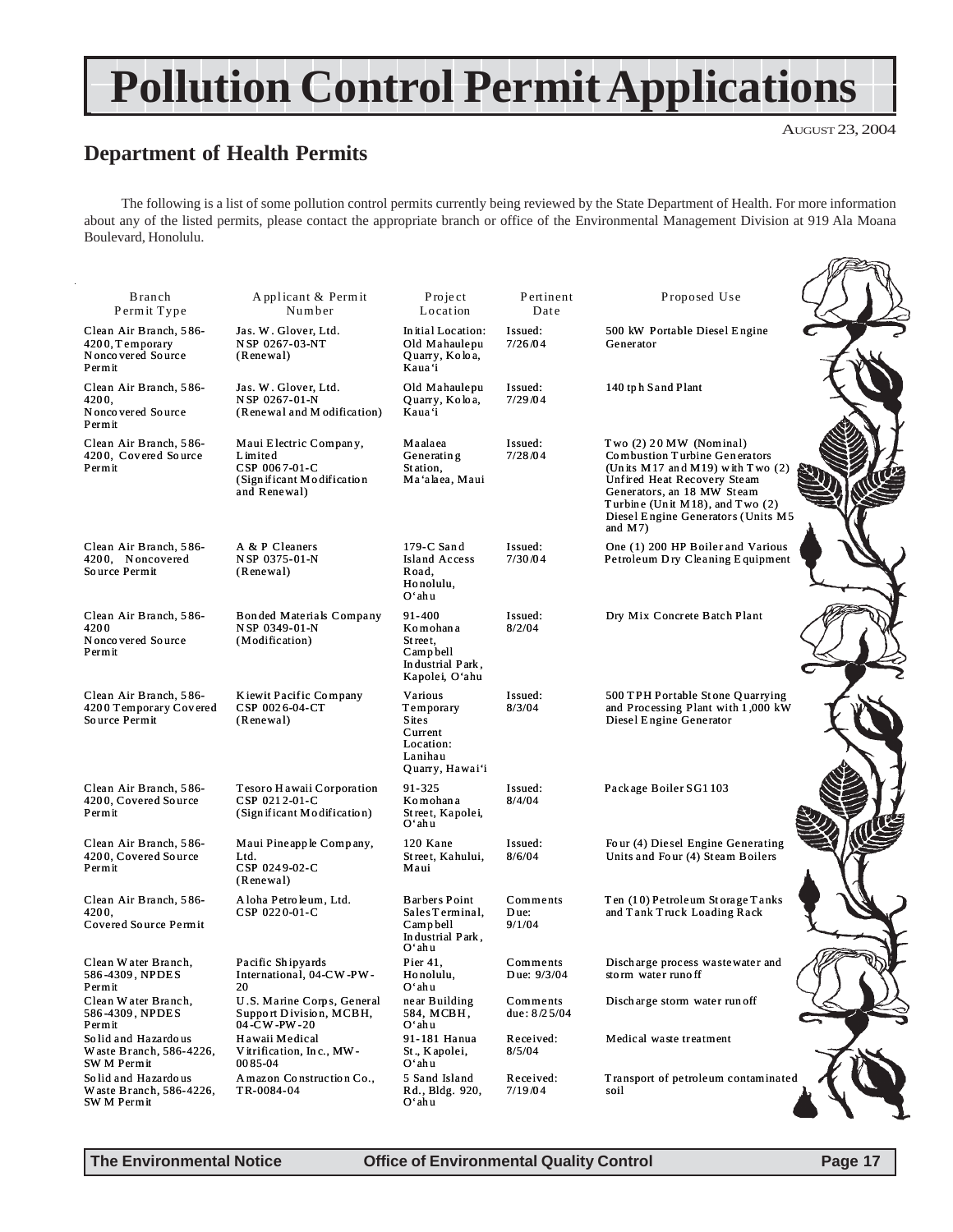## <span id="page-17-0"></span>**Coastal Zone News**

AUGUST 23, 2004

## **Federal Consistency Reviews**

The Hawai'i Coastal Zone Management (CZM) Program has received the following federal actions to review for consistency with the CZM objectives and policies in Chapter 205A, Hawai'i Revised Statutes. This public notice is being provided in accordance with section 306(d)(14) of the National Coastal Zone Management Act of 1972, as amended. For general information about CZM federal consistency please call John Nakagawa with the Hawai'i CZM Program at 587-2878. For neighboring islands use the following toll free numbers: Lana'i & Moloka'i: 468-4644 x72878, Kaua'i: 274-3141 x72878, Maui: 984- 2400 x72878 or Hawai'i: 974-4000 x72878.

For specific information or questions about an action listed below please contact the CZM staff person identified for each action. Federally mandated deadlines require that comments be received by the date specified for each CZM consistency review and can be mailed to: Office of Planning, Department of Business, Economic Development and Tourism, P.O. Box 2359, Honolulu, Hawai'i 96804. Or, fax comments to the Hawai'i CZM Program at 587-2899.

## *Installation of Cement Culverts along Ka'a'awa Stream*

| Applicant:                            | Kualoa Ranch Activity Club, Inc.       |  |  |  |
|---------------------------------------|----------------------------------------|--|--|--|
|                                       | Contact: John Morgan, President        |  |  |  |
| <b>Federal Action:</b> Federal Permit |                                        |  |  |  |
|                                       | Federal Agency: Department of the Army |  |  |  |
|                                       | Contact: Lolly Silva, 438-7023         |  |  |  |
| Location:                             | Ka'a'awa stream in Windward O'ahu      |  |  |  |
| <b>CZM</b> Contact:                   | Debra Tom, 587-2840                    |  |  |  |
| Dropped $\Lambda$ of $\sim$           |                                        |  |  |  |

**Proposed Action**:

The Kualoa Ranch Activity Club, Inc. proposes to install cement culverts at three (3) stream crossing along the Ka'a'awa stream within the Kualoa Ranch property. The proposed installation of cement culverts between 18 and 30 inches in diameter is needed to improve access and safety to the area. Upon obtaining all required approvals the installation should be completed within two or three days.

**Comments Due**: September 6, 2004

## **Special Management Area (SMA) Minor Permits**

Pursuant to Hawai'i Revised Statute (HRS) 205A-30, the following is a list of SMA Minor permits that have been approved or are pending by the respective county/state agency. For more information about any of the listed permits, please contact the appropriate county/state Planning Department. City & County of Honolulu (523-4131); Hawai'i County (961-8288); Kaua'i County (241-6677); Maui County (270-7735); Kaka'ako Special Design District (587-2878).

| <b>Location (TMK)</b>     | <b>Description (File No.)</b>                                                | Applicant/Agent                         |  |  |
|---------------------------|------------------------------------------------------------------------------|-----------------------------------------|--|--|
| Hawai'i: Kona (7-5-18-30) | Telecommunication facility atop the Lunapule<br>Professional Plaza (SMM 161) | Cellco Partnership dba Verizon Wireless |  |  |
| Maui: Makena (2-1-5-108)  | Utility poles & underground service (SM2<br>20040078)                        | Maui Architectural Group, Inc.          |  |  |
| Maui: Ha'iku (2-8-3-59)   | Cut and fill for dwelling (SM2 20040079)                                     | Drewyer, Michelle                       |  |  |
| Maui: Paia (3-8-1-143)    | Enlarge garage (SM2 20040080)                                                | Swift, Denis                            |  |  |
| Maui: Kahului (3-7-8-8)   | Trailer on property (SM2 20040081)                                           | Vaught, Ronald D.                       |  |  |

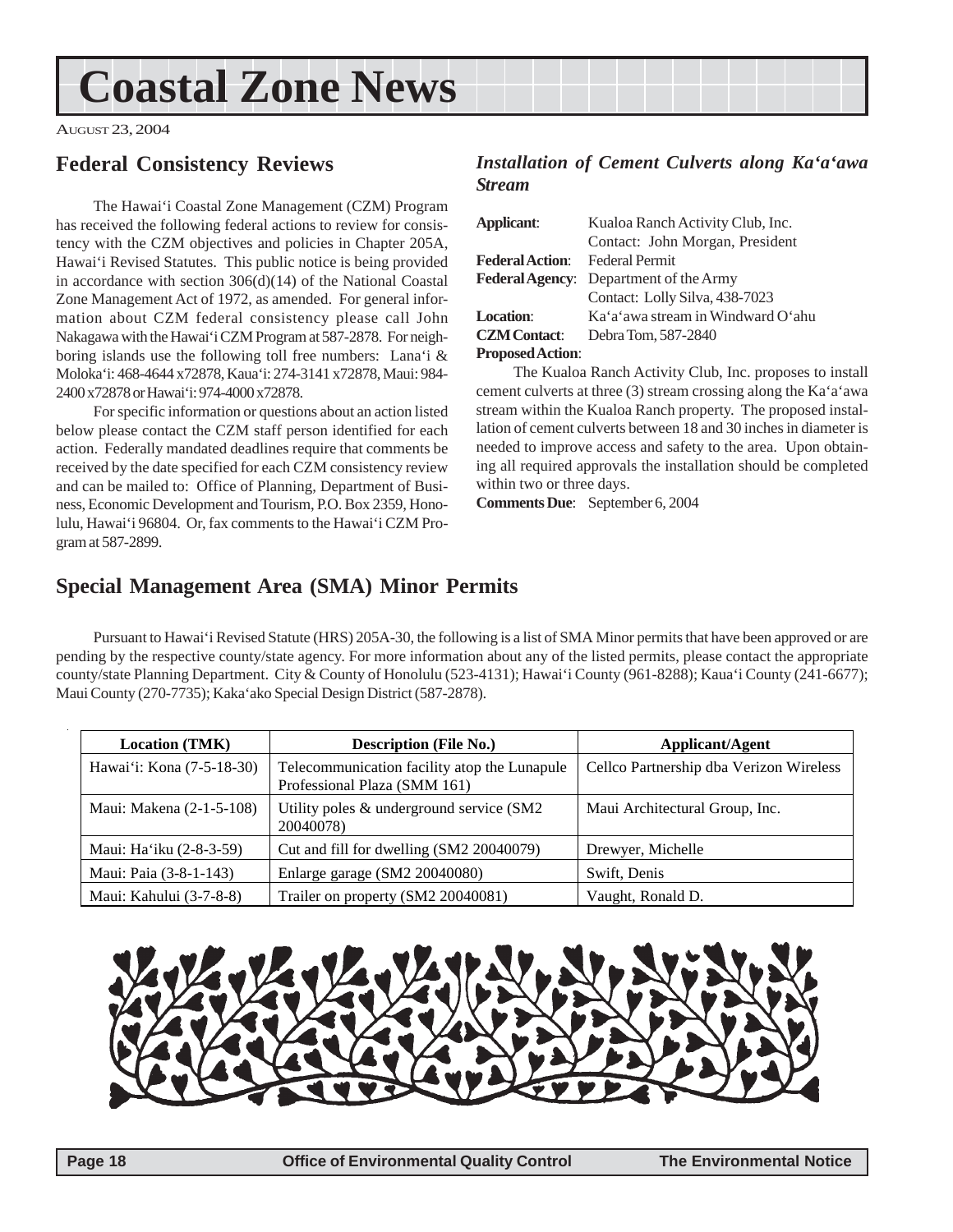<span id="page-18-0"></span>

AUGUST 23, 2004

## **Special Management Area Documents (Chapter 25, Revised Ordinances of Honolulu)**

Since SMA-only (Chapter 25, ROH) documents do not trigger the EIS law as articulated in Chapter 343, Hawaii Revised Statutes, effective September 1, 2001 OEQC will no longer review these documents for completeness or adequacy. However, OEQC will continue to provide notice of these projects as a public service. Questions regarding the adequacy, completeness and availability of these documents should be addressed directly to the county contact listed below.

#### *La Pietra/Hawaii School for Girls New Pump Room and Storage Building*

The proposed improvements to the La Pietra/Hawaii School for Girls include the construction of a new underground pump room to supply adequate water pressure for a new sprinkler and domestic water system, the construction of a new storage building and miscellaneous repairs to ornamental ironwork on the Administration Building. The school is located within the Special Management Area. The cost of the improvements will total approximately \$400,000 and requires a Major Special Management Area Use permit. Construction is anticipated to take about 3 months to complete. The project will also require a minor Special District permit and modification to the Site Review Plan, DPP File No. 95/SPR-11. Please contact Joyce Shoji at 527-5354 for more information.



|  |  | <b>Land Use Commission</b> |
|--|--|----------------------------|

#### **Pu'unoa I, II, and III Subdivisions**

The LUC has received the following request regarding a petition for declaratory order:

| DR04-30                                   |
|-------------------------------------------|
| Kuleana Ku'ikahi, LLC.                    |
| Lahaina, Maui, Hawai'i.                   |
| 446.405 acres.                            |
| $4-7-02$ : 4, 5, and 7; and $4-7-03$ : 1. |
|                                           |

**Request**: To issue a declaratory order resolving various controversies and uncertainties regarding the subject lands.

**Date Filed**: July 22, 2004.

If you would like further detailed information on this matter, please contact: State Land Use Commission, located at Leiopapa A Kamehameha Building (State Office Tower), 235 S. Beretania Street, Room 406, Honolulu, Hawai'i 96813. The mailing address is P.O. Box 2359, Honolulu, Hawai'i 96804-2359. The telephone number is (808) 587-3822.